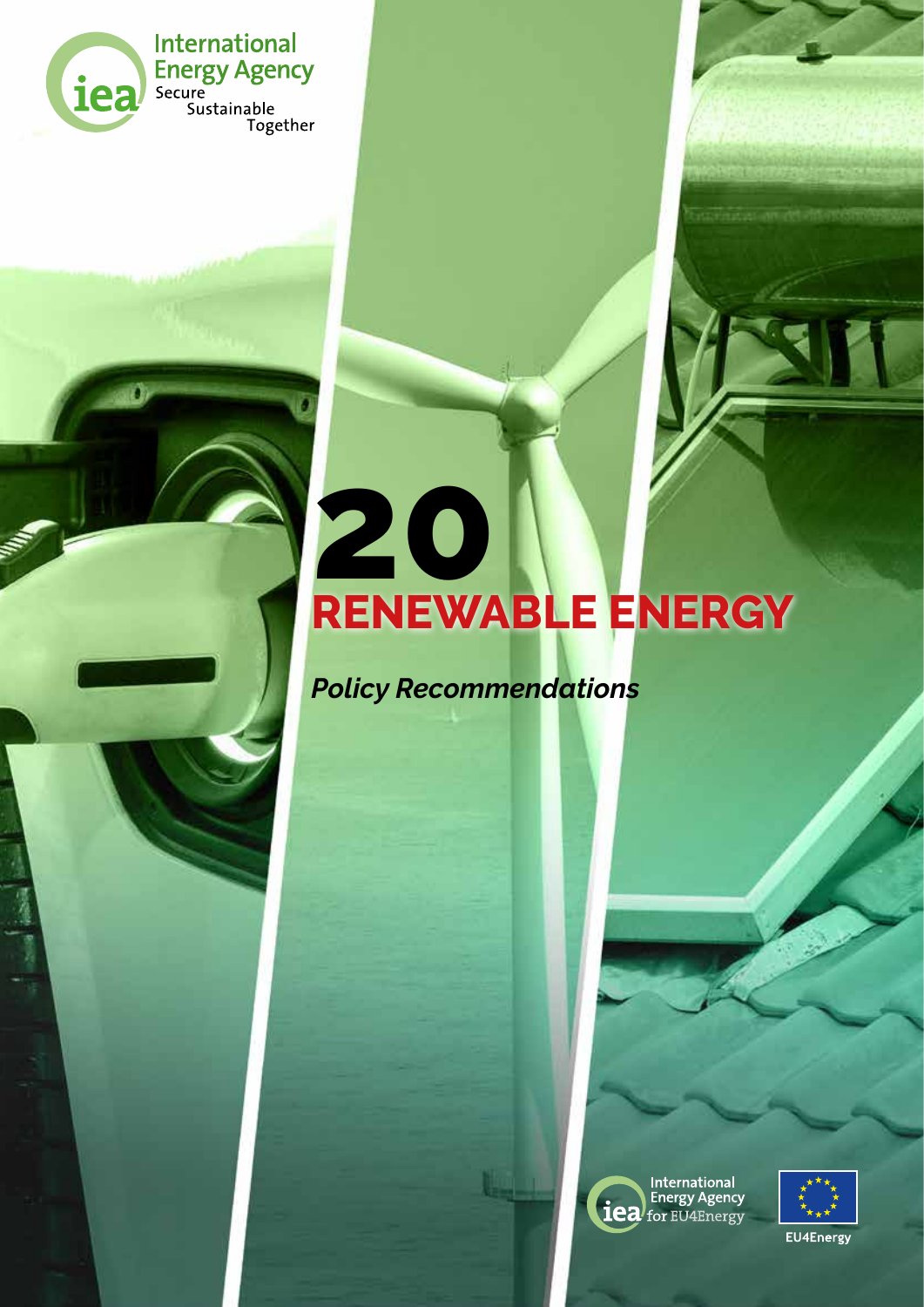



*Policy Recommendations*

This brochure has been produced with the financial assistance of the European Union and is part of the EU4Energy project. It reflects the views of the International Energy Agency (IEA) Secretariat but does not necessarily reflect those of individual IEA or the European Union member countries.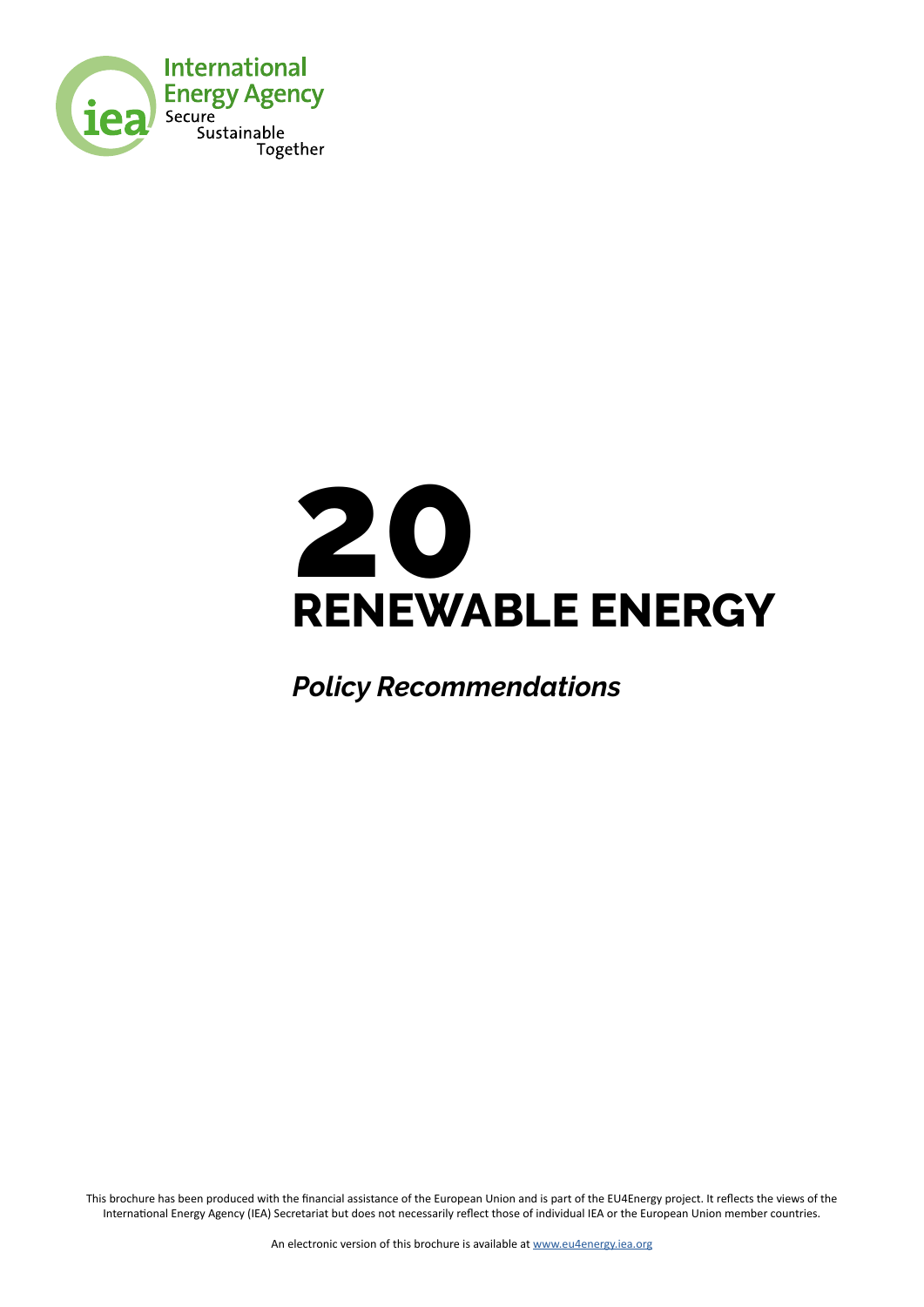## Content

|                                             | THE ROLE OF RENEWABLE ENERGY POLICY                                                                                                                                                                         | 4                              |
|---------------------------------------------|-------------------------------------------------------------------------------------------------------------------------------------------------------------------------------------------------------------|--------------------------------|
| <b>FUNDAMENTALS</b>                         |                                                                                                                                                                                                             | 6                              |
| 1.<br>2.<br>3.<br>4.                        | Renewable energy targets<br>Strategies and action plans<br>Renewable energy data<br>Monitoring and evaluation of policies and measures                                                                      | $\overline{7}$<br>8<br>9<br>10 |
|                                             | <b>CROSS-SECTORAL</b>                                                                                                                                                                                       | 11                             |
| 5.<br>6.<br>7.<br>8.<br>9.                  | Level playing field in energy pricing<br>Coupling of electricity, heat, cooling and transport sectors<br>Foster public support for renewables at local level<br>Ensure sustainability<br>Innovation support | 12<br>13<br>14<br>15<br>16     |
|                                             | <b>RENEWABLE ELECTRICITY</b>                                                                                                                                                                                | 17                             |
| 10.<br>11 <sub>1</sub><br>12.<br>13.<br>14. | Adequate remuneration<br>Grid access<br>System integration of variable renewable resources (VRE)<br>Tackle non-economic barriers<br>Reduce the cost of financing                                            | 18<br>19<br>20<br>21<br>22     |
|                                             | <b>RENEWABLE HEATING AND COOLING</b>                                                                                                                                                                        | 23                             |
| 15.<br>16.<br>17.                           | Integrate renewable heat and energy efficiency policies<br>Tackle barriers<br>Renewable heating and cooling data                                                                                            | 24<br>25<br>26                 |
|                                             | <b>RENEWABLE TRANSPORT</b>                                                                                                                                                                                  | 27                             |
| 18.<br>19.<br>20.                           | Tackle barriers<br>Shift to advanced biofuels<br>Electric vehicles                                                                                                                                          | 28<br>29<br>30                 |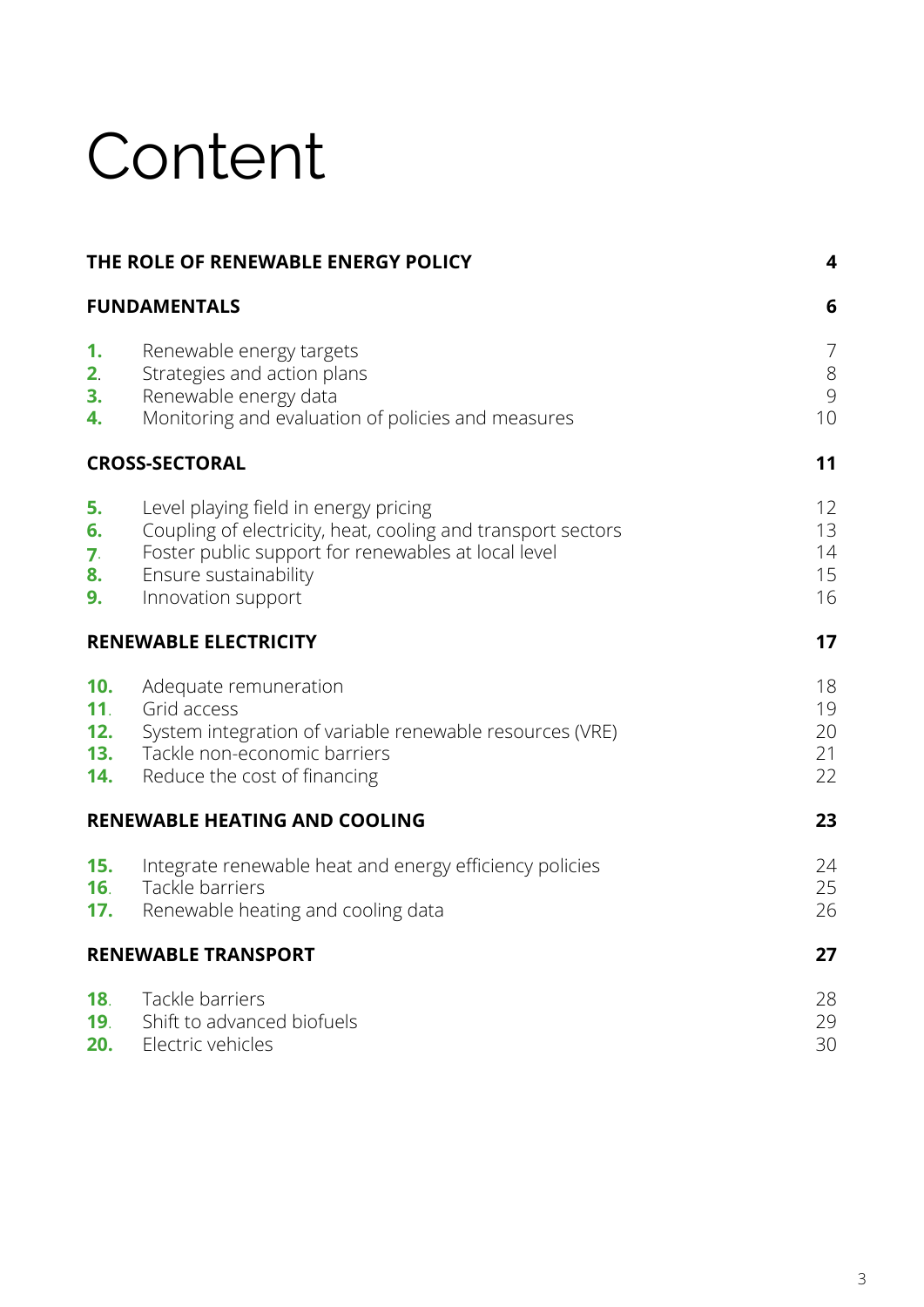

## The Role of Renewable Energy Policy

Renewable energy has grown rapidly in recent years, especially in the electricity sector where renewables now account for the largest power capacity additions globally. However, renewables still account for only just above 10% of final energy consumption and the energy sector remains dominated by fossil fuels.

Renewables need to increase further and faster to bring about an energy transition that achieves climate targets, ensures energy access for all, reduces air pollution and improves energy security. IEA analysis suggests that renewables, together with energy efficiency, need to contribute 80% of the additional effort required to achieve the United Nation's Sustainable Development goals (Figure 1).

This will require accelerating the deployment of renewables across the electricity, heat and transport sectors. With heat accounting for half of final energy consumption and transport for another 30%, action in these end-use sectors is particularly important. There is a large portfolio of renewable energy solutions, some of which are costeffective and already compete easily in energy markets. However, others face a multitude of economic and non-economic barriers.

Countries have already deployed a variety of policy options to promote renewables but the required scale-up can only be achieved through more effective and comprehensive policies.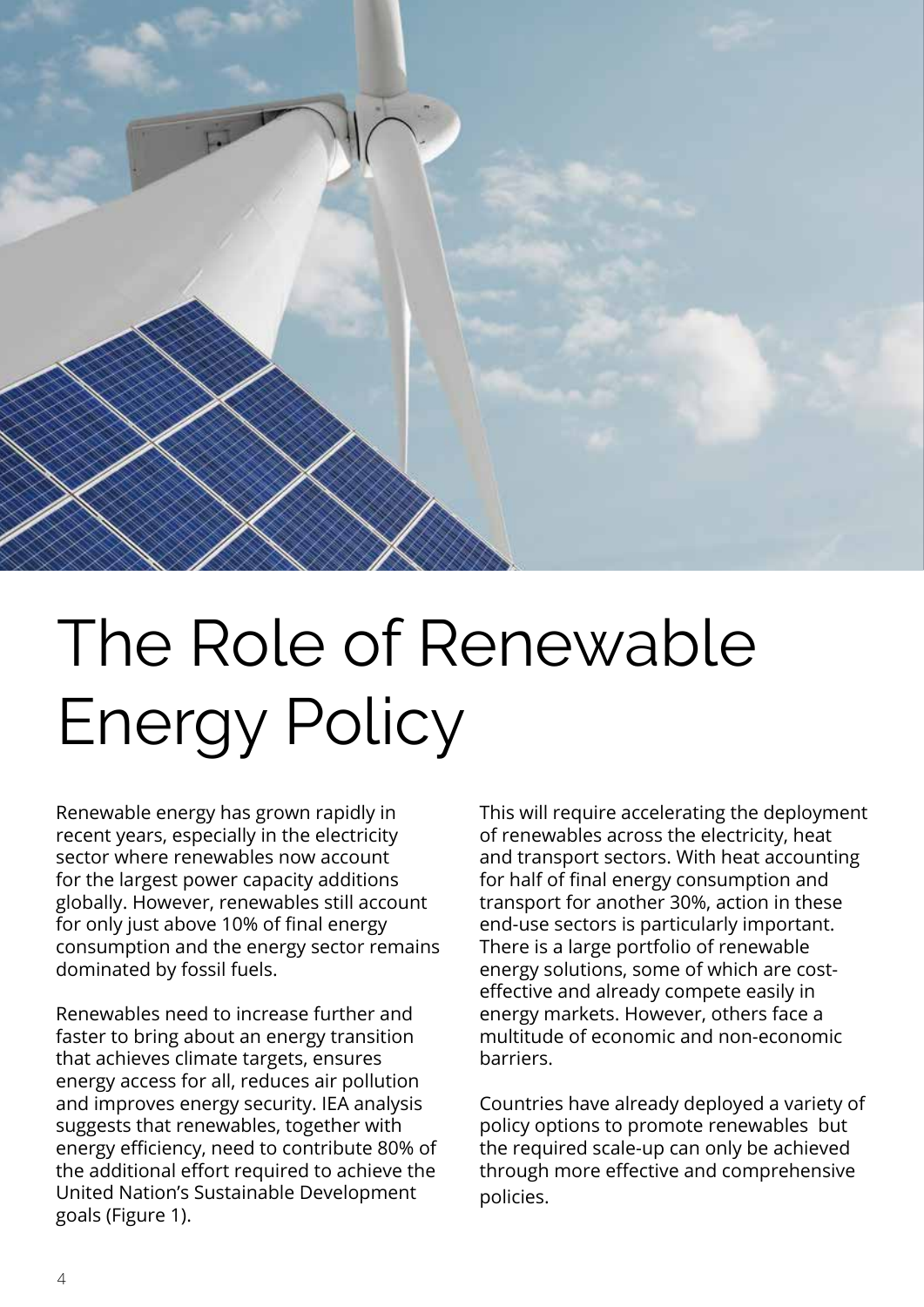In addition, appropriate market design is needed to foster competition and innovation, as well as attract investment at scale.

Renewable energy policies will inevitably vary from country to country to reflect different

resource potentials, the current state of deployment of renewables, regulatory frameworks, political priorities and fiscal constraints.



### Figure 1: Key contributions to  $CO<sub>2</sub>$  emission reductions

*Source: IEA (2017) World Energy Outlook*

**These 20 recommendations provide guiding principles for policy-making, based on best practice observed across IEA member states and partner countries.** 

**They can be adapted to suit specific national and local circumstances.**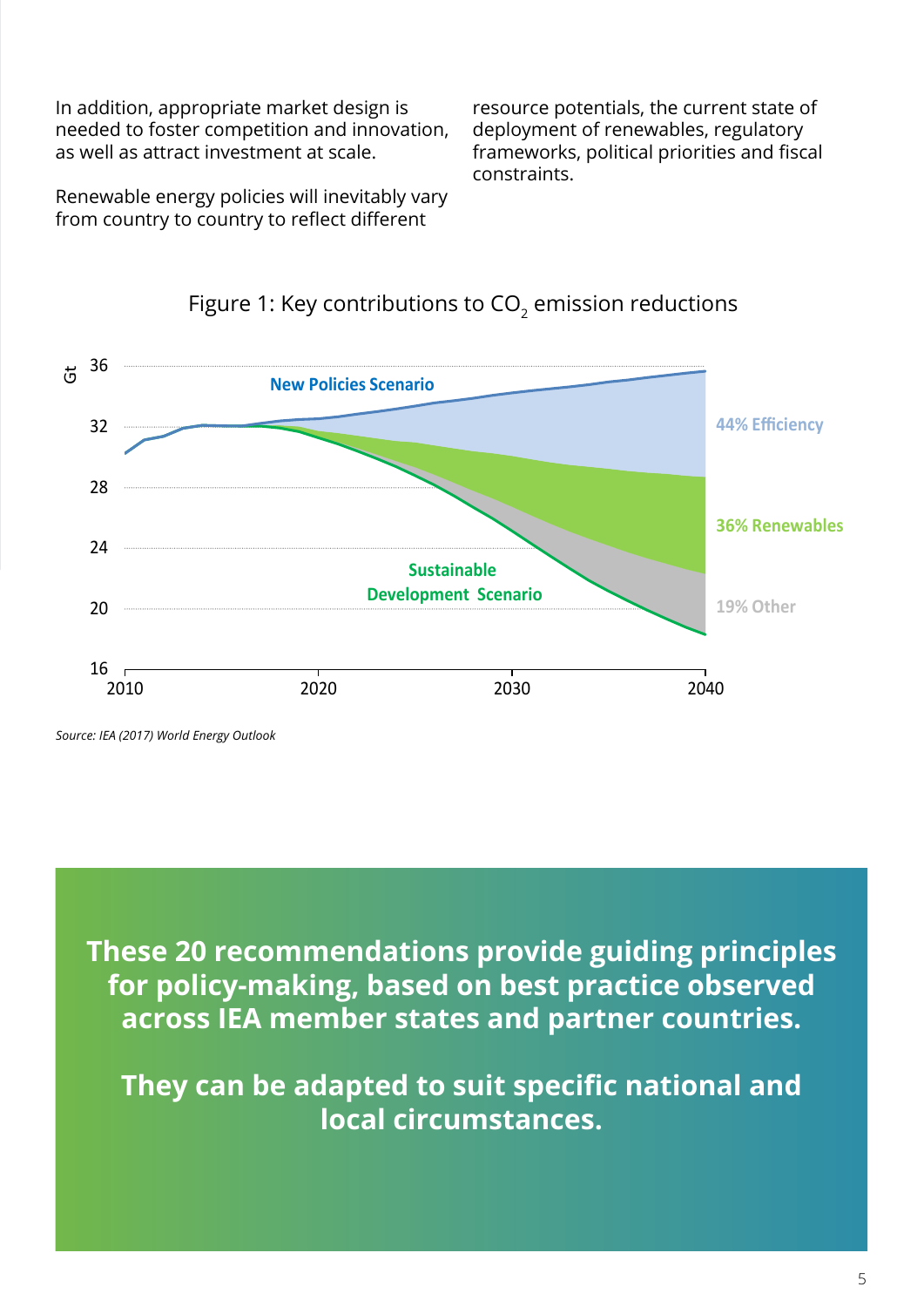# Fundamentals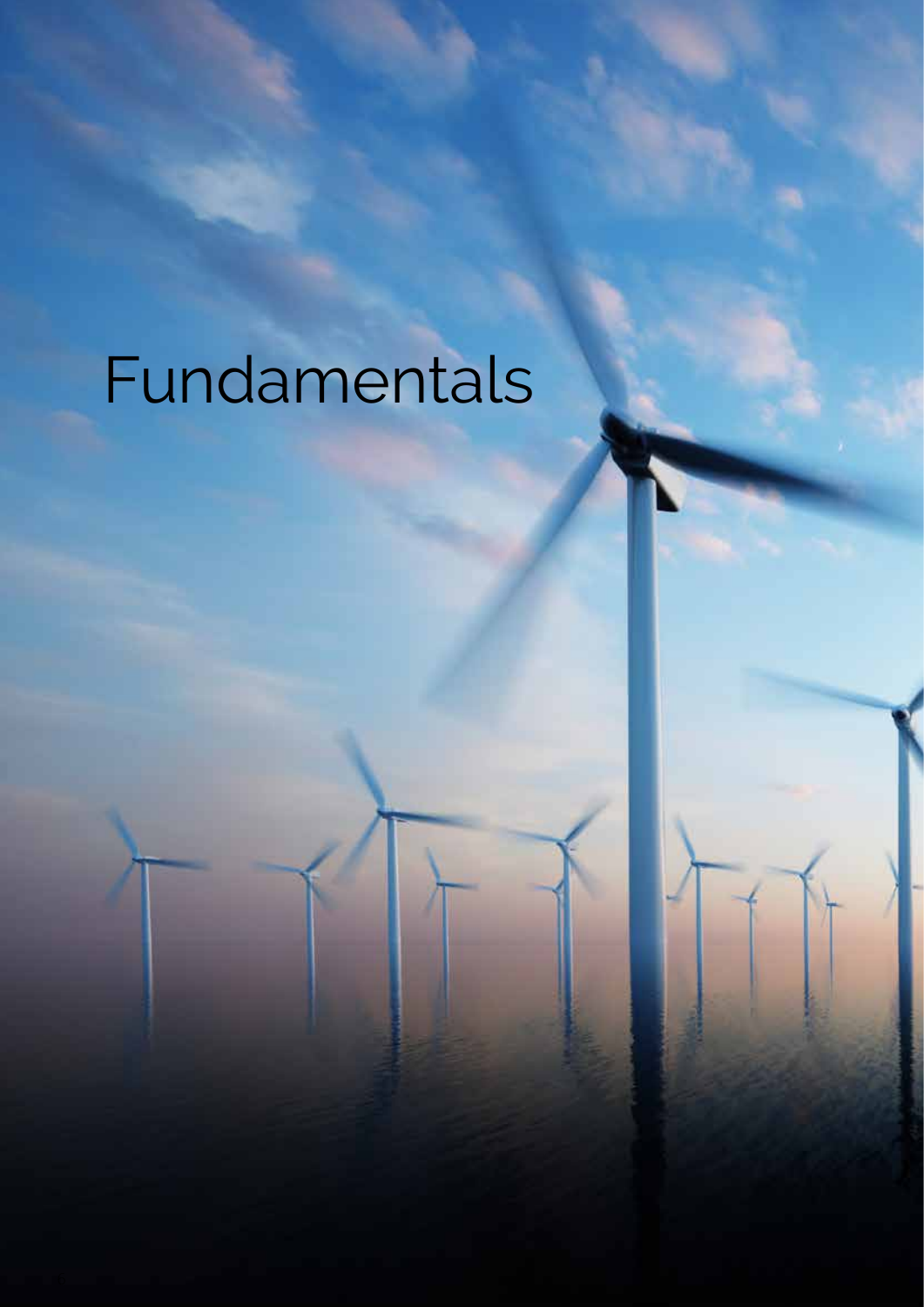### **1. RENEWABLE ENERGY TARGETS**

The setting of targets has been a key driver of the expansion of renewable energy in many countries. Targets have often been specifically focused on renewables, for example by requiring a certain share of renewables to be achieved or by setting specific technology deployment targets. Furthermore, targets for CO<sub>2</sub> reduction or fossil-fuel phase out can also drive renewables.

Targets have been set (and achieved) by national governments, local and regional authorities, as well as businesses. Targets, while not sufficient on their own, provide an important indicator of the direction of travel and, especially where enshrined in legislation, can provide some degree of policy certainty for investors.

The IEA therefore recommends that all countries should set ambitious, whilst realistic, renewable energy targets according to the following principles:

Targets should cover the short (5 years), medium (10-15 years) and long term (to 2050).



Targets should be set for all sectors: electricity, heating & cooling and transport.

**Enshrining** renewable energy targets in primary legislation can add certainty.

Renewables targets should be set with a clear purpose in mind (such as  $CO<sub>2</sub>$ , air pollution reduction, or energy security) and align with other strategic policy goals to avoid perverse outcomes.

#### EXAMPLES

- The **European Union's** renewable energy directive for 2020 with member states' mandatory targets for the share of renewables in final energy consumption.
- **China's** renewable energy targets for 2016-20 covering various technologies for electricity and heat.
- **India's** renewable power target for 227 GW of capacity by 2022.
- **Morocco's** target to supply 42% of electricity from renewables by 2020 and 52% by 2030.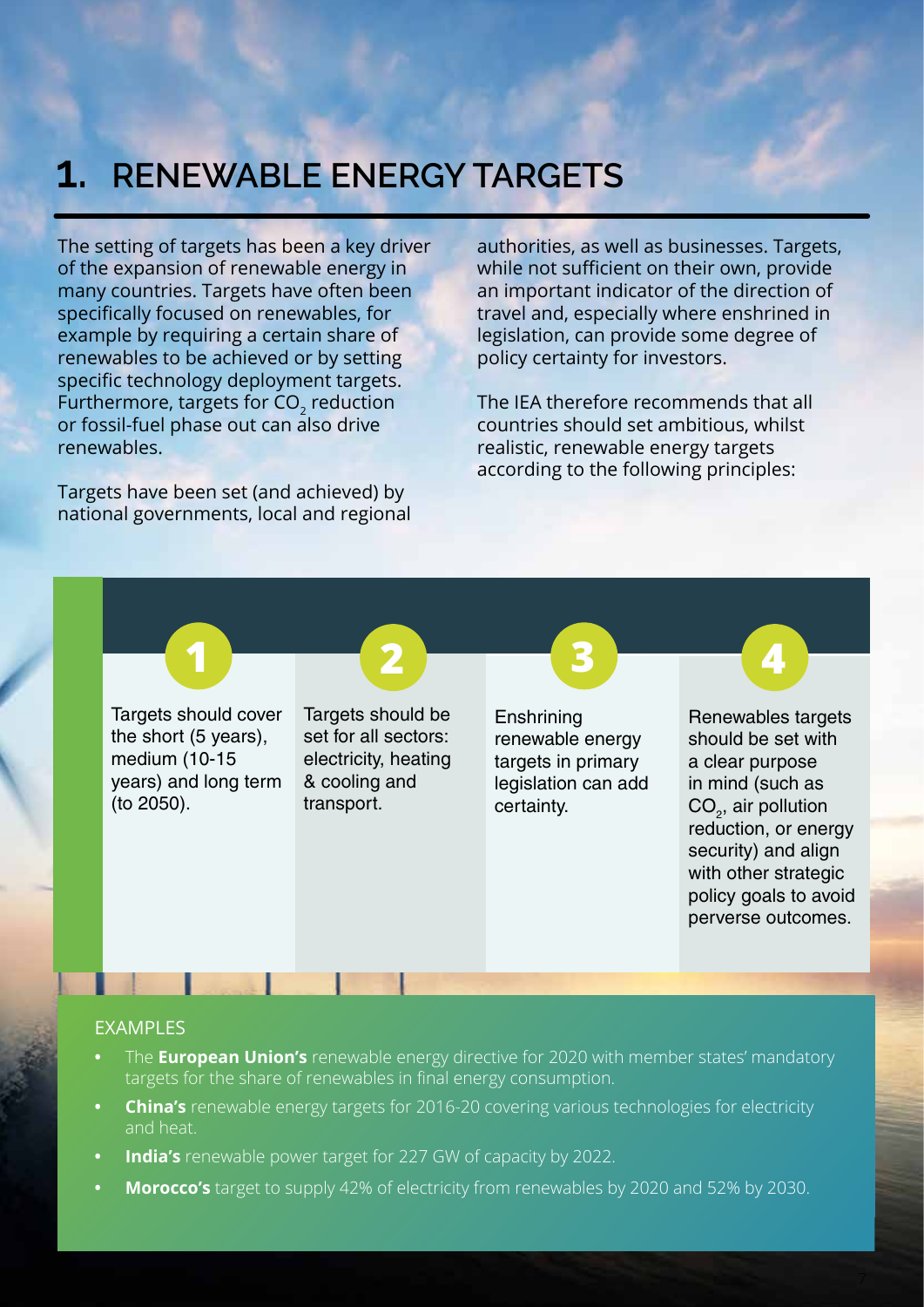### **2. STRATEGIES AND ACTION PLANS**

Target setting is an important first step towards higher renewables deployment. How the targets are to be achieved needs to be set out in strategies and action plans. These should provide a roadmap for deployment, based on an assessment of resources

and acknowledging the current status of technology development and deployment in the country. These plans should be regularly updated. Best practice strategies and action plans for renewable energy should:



- The National Renewable Action Plans under the **European Union's** renewable energy directive for 2020.
- **• China**'s 13th Renewable Energy Development Five-Year Plan, closely linked to the 13th Five-Year Plan for Economic and Social Development and Five-Year Plans for individual renewable technologies.
- **• Denmark's** long-established approach to integrated energy planning involving regional and local authorities.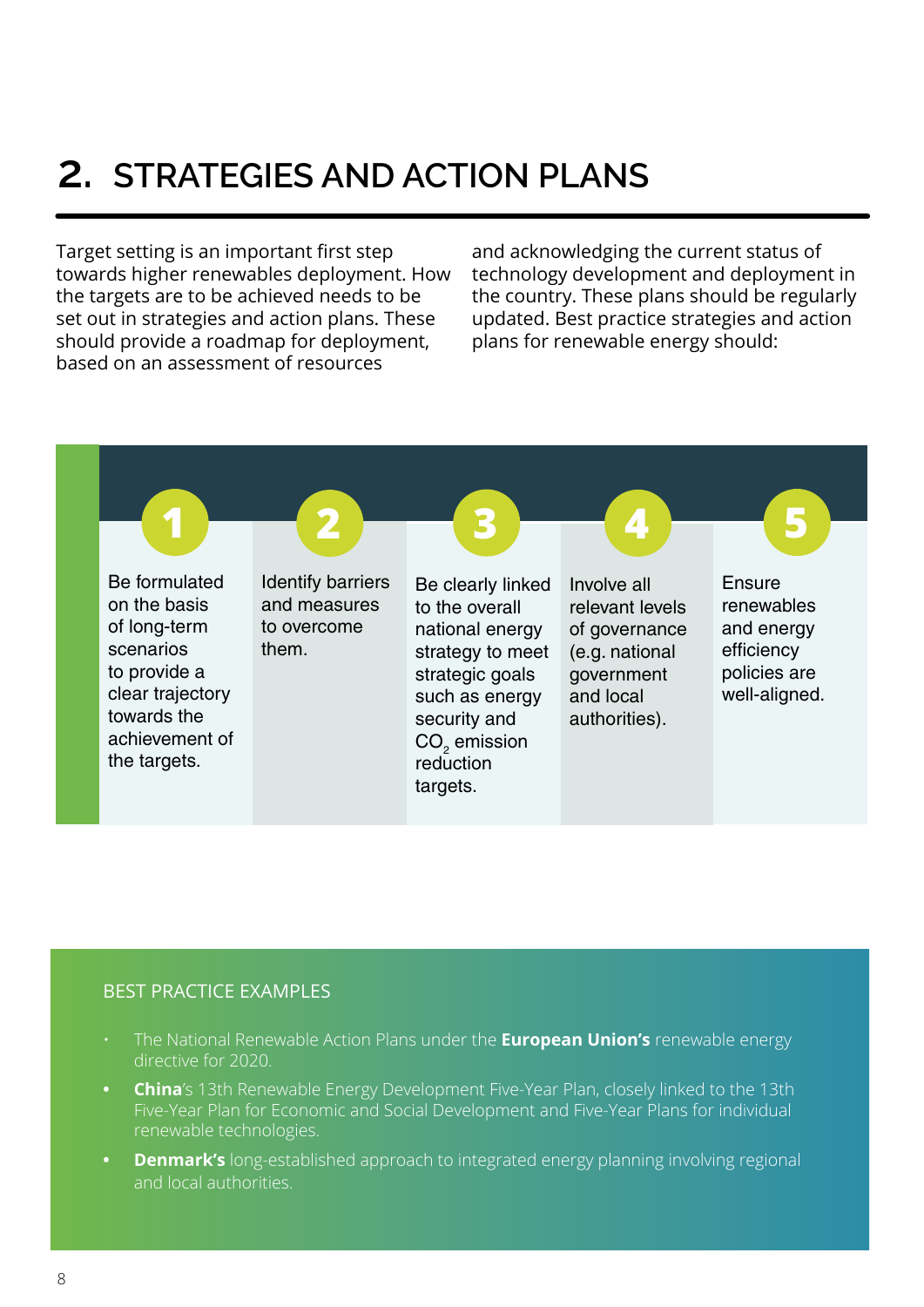### **3. RENEWABLE ENERGY DATA**

Targets and strategies need to be underpinned by good data. Governments should produce and publish comprehensive data on renewables following international

standards (e.g. UN International Recommendations for Energy Statistics), including:



- Resource assessments for specific renewables sources in many countries (e.g. the **Kazakhstan** wind atlas).
- The **Australian** Renewable Energy Mapping Initiative.
- Deployment data for the **United Kingdom** Renewable Heat Incentive.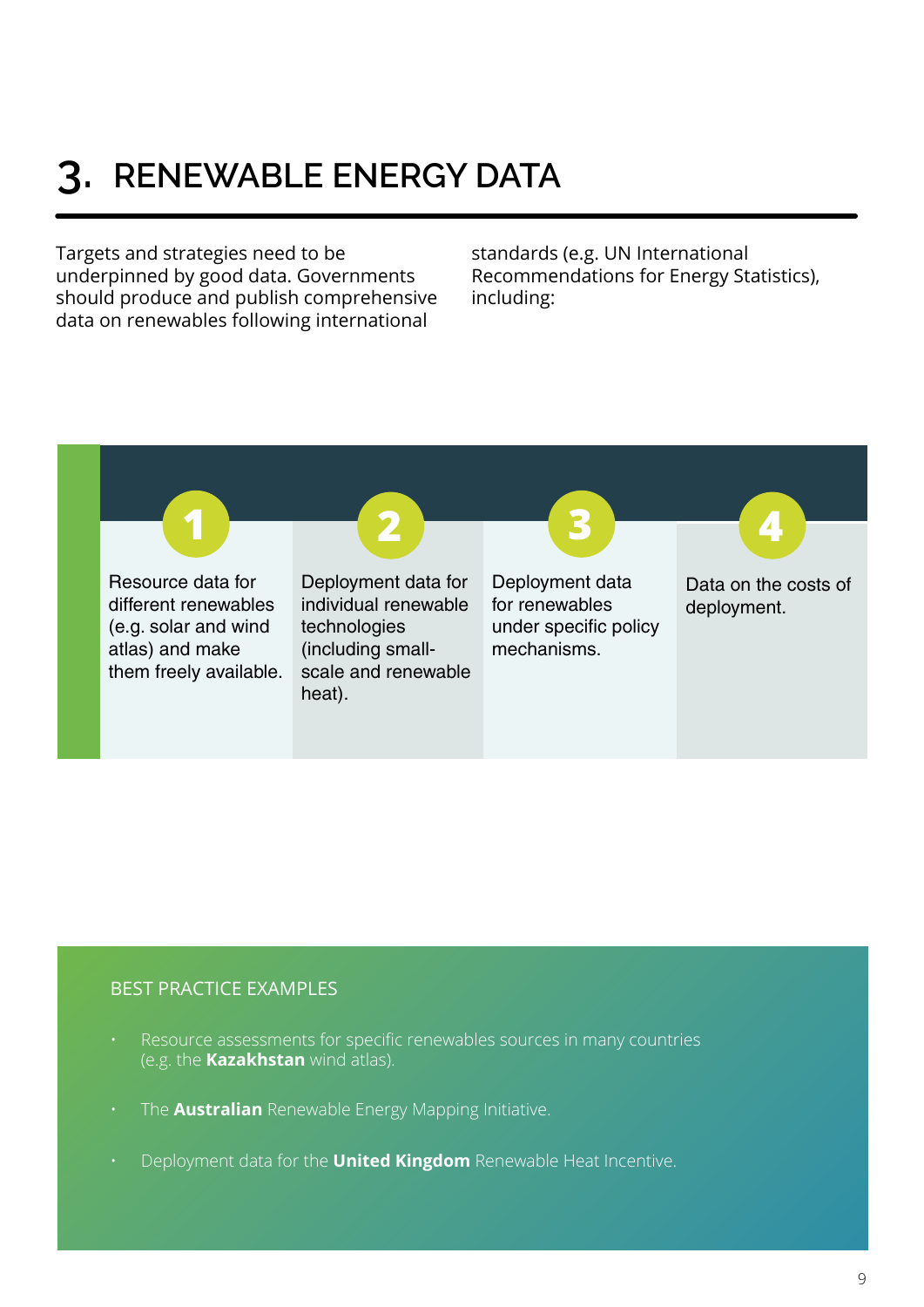### **4. MONITORING AND EVALUATION OF POLICIES AND MEASURES**

Improved data is particularly important for assessing the progress under strategies and action plans, as well as assessing the effectiveness of specific policies and measures. Evaluations can help ensure

that renewables deployment is as costeffective as possible and does not impose unnecessary burdens on any sectors. Government should therefore:



- Progress reporting every two years by member states under the **European Union** 2020 renewable energy goals.
- Tracking report by the Custodian Agencies (including the IEA) on the **United Nations**  Sustainable Development Goal 7 on affordable and clean energy.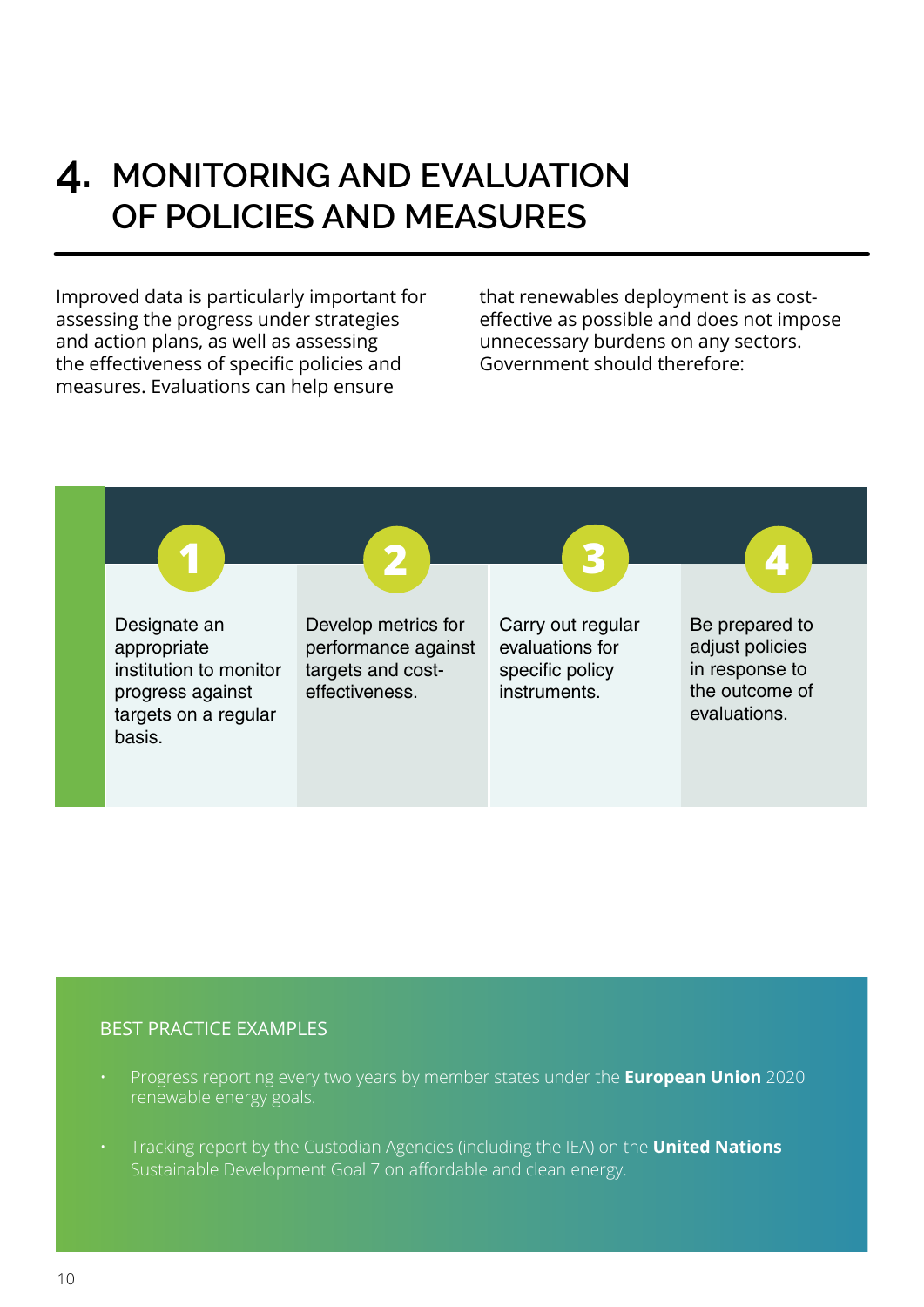# Cross-Sectoral



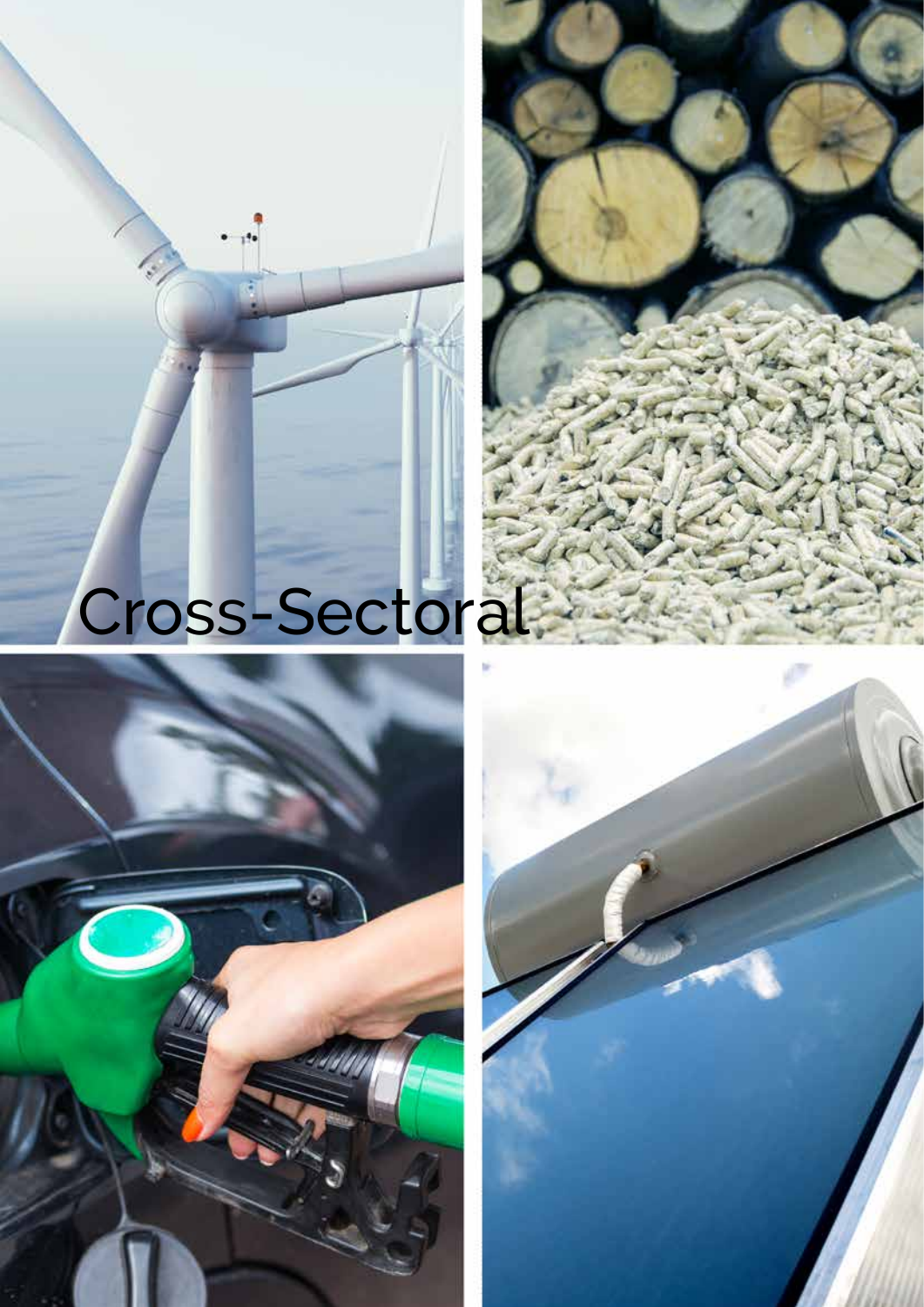### **5. LEVEL PLAYING FIELD IN ENERGY PRICING**

Renewable energies provide benefits that are not necessarily priced in by the market such as reduced air pollution or greater energy security through using local resources. At the same time, some renewables find it hard to compete against fossil fuel alternatives due to greater upfront costs than fossil-fuel incumbents. In some countries, fossil fuel subsidies distort the market and there may be a lack of transparency about how energy prices are set (e.g. what subsidies or charges are included). Therefore, governments should create a level playing field, including:



- **• Sweden's** carbon tax which has increased substantially since being first introduced in 1991.
- **• India's** tax on coal with some of the revenue going to fund renewable energy projects.
- **• Indonesia's** efforts to cut fossil fuel subsidies and redirect remaining subsidies to poor households.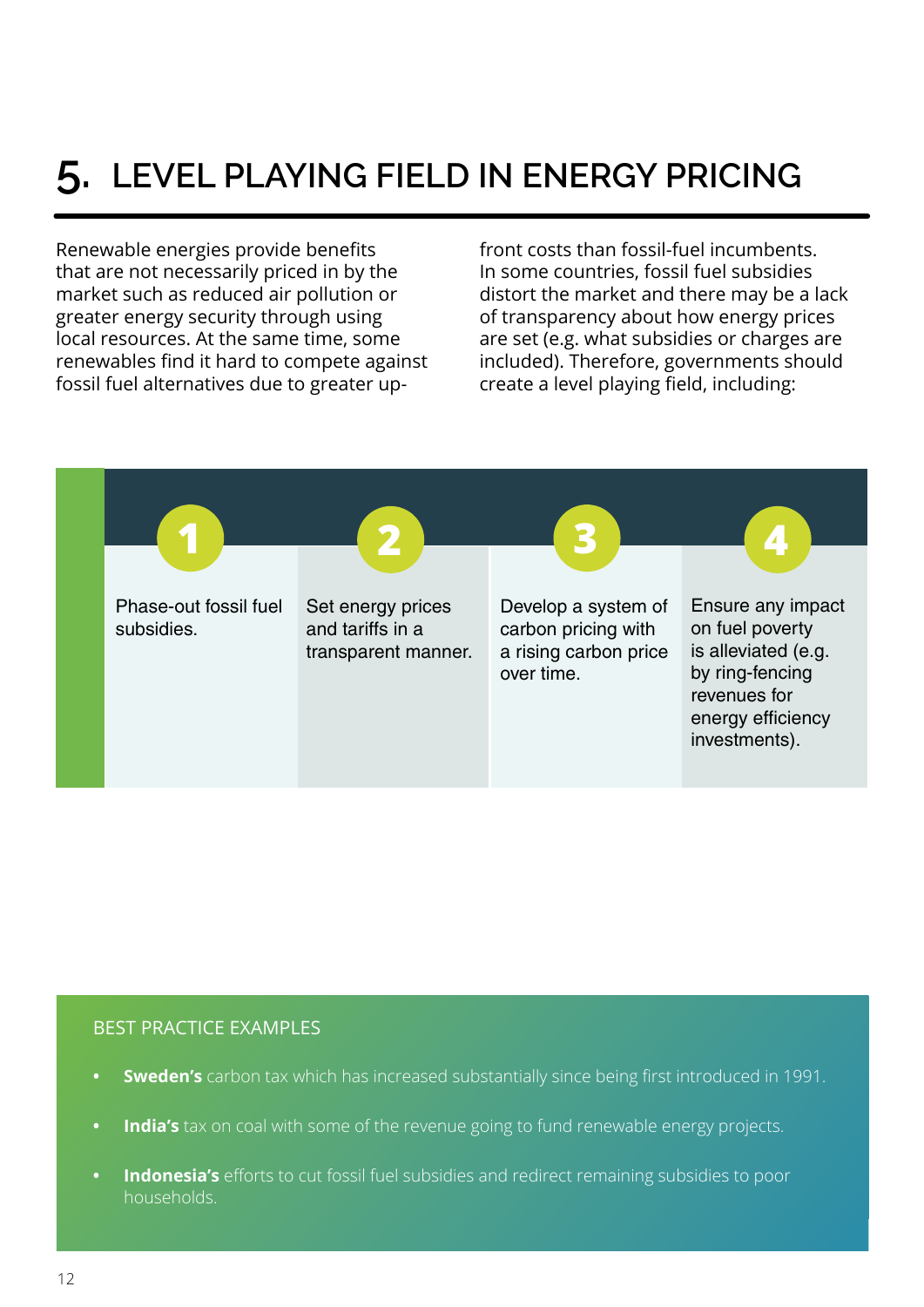### **6. COUPLING OF ELECTRICITY, HEAT, COOLING AND TRANSPORT SECTORS**

Opportunities for the direct use of renewables in the heating, cooling and transport sectors exist but face some constraints. Electrification in these sectors, combined with a rising amount of renewable electricity generation, provides a path to increase the overall contribution of renewables to final energy consumption.

At the same time, the heating, cooling and transport sectors offer some opportunities for balancing the contribution from variable renewables (see also recommendation 12), e.g. through thermal storage or using smart charging of electric vehicle batteries. Governments should therefore facilitate the greater linking of these sectors:



- 2050 scenarios to achieve 100% renewables in Frankfurt (**Germany**).
- Fifth carbon budget scenarios by the **United Kingdom'**s Committee on Climate Change.
- **• China**'s project to use excess wind power for heating.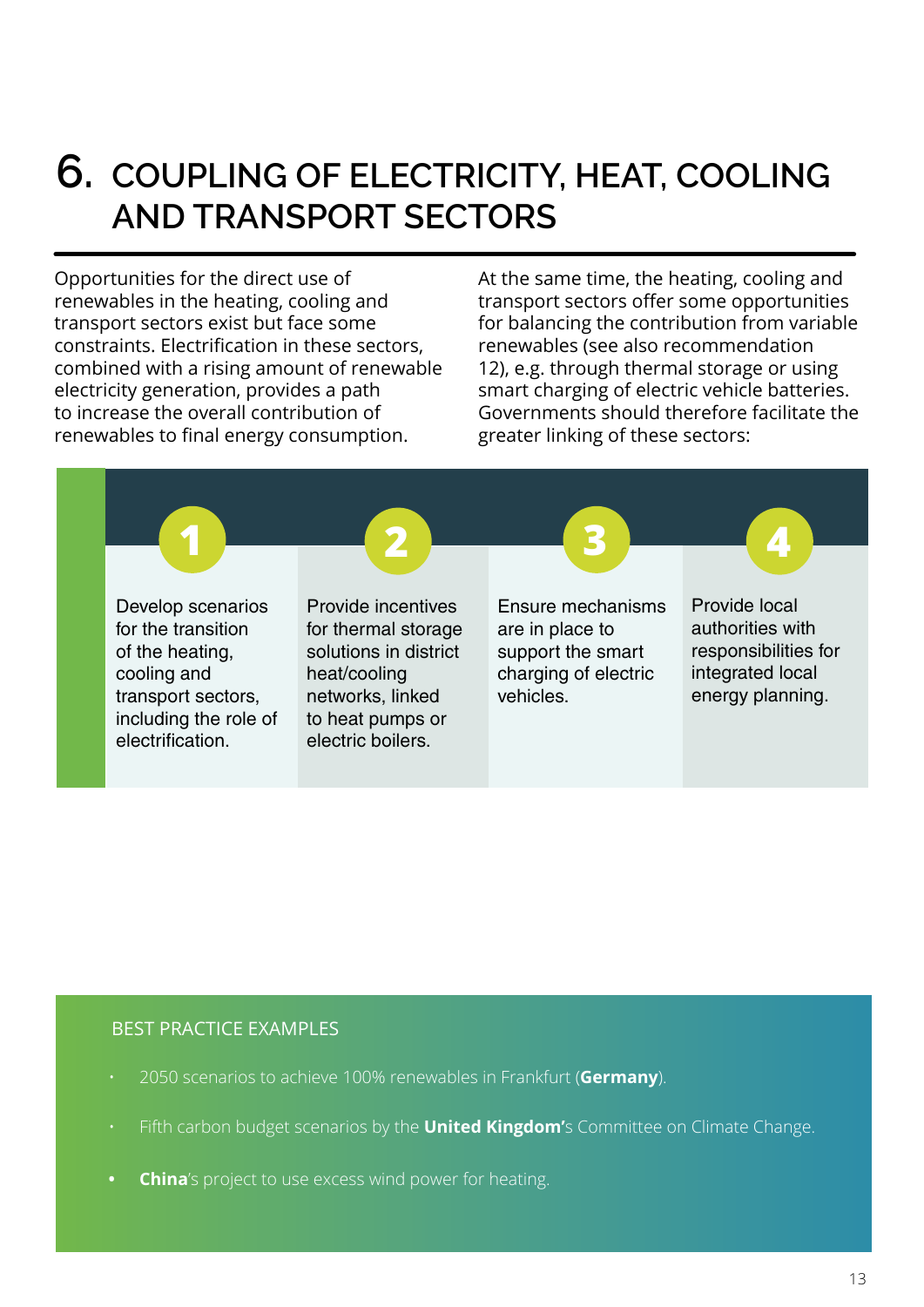### **7. FOSTER PUBLIC SUPPORT FOR RENEWABLES AT LOCAL LEVEL**

In some countries, local public opposition to certain renewables schemes has been a barrier to the expansion of renewables.

Best practice ways to build public support for renewables include:



- **• Denmark and Germany** extensive local community ownership of onshore wind turbines.
- Community Feed-In Tariff (COMFIT) programme in Nova Scotia, **Canada**.
- **• India's** support for community cooking applications under the programme for off-grid and decentralized concentrated solar thermal.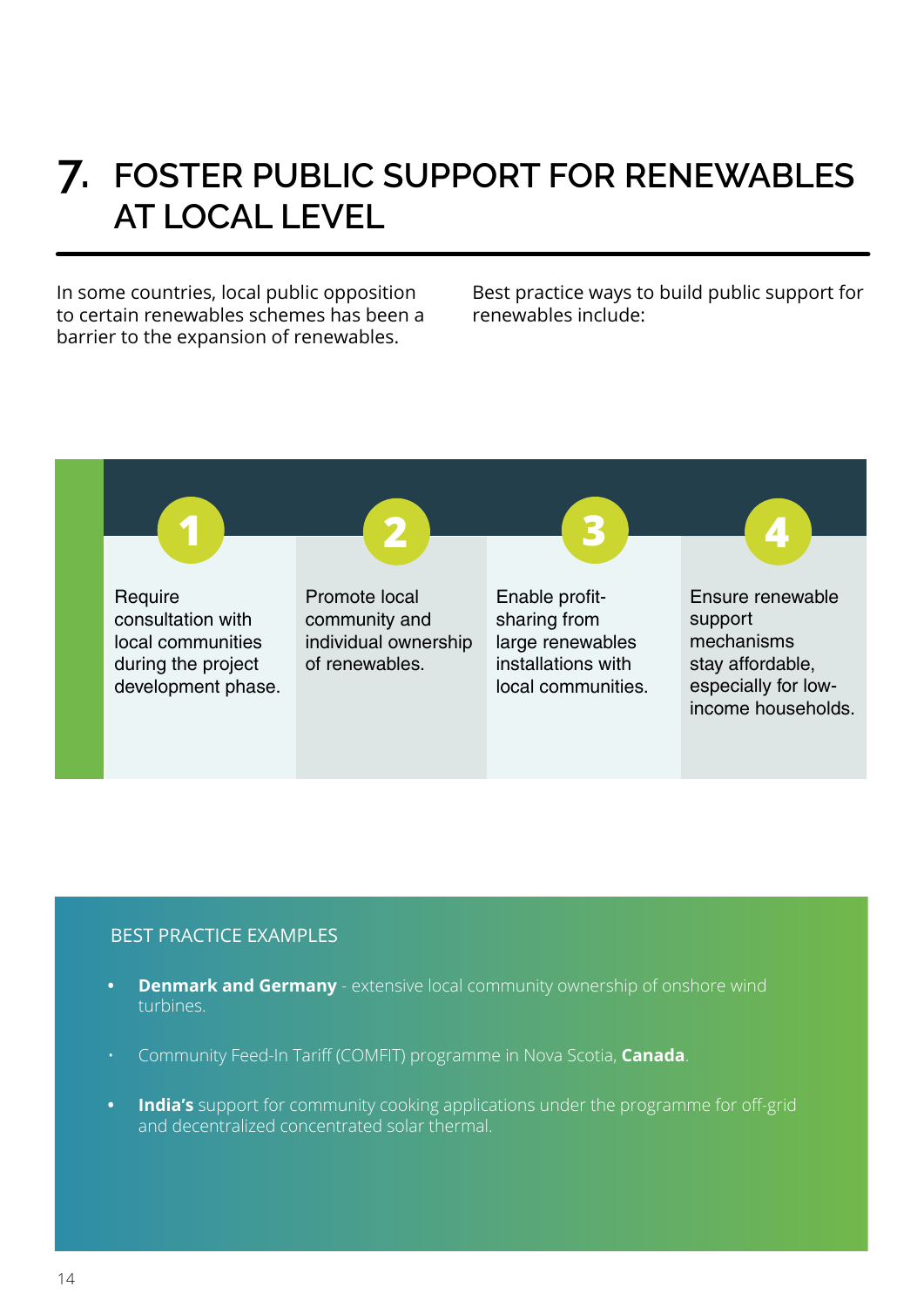### **8. ENSURE SUSTAINABILITY**

While renewable energies have many benefits compared to fossil fuel alternatives, they can still have some negative environmental and social impacts. In most cases, these can be avoided if best practice is followed. It is therefore imperative that

these potential impacts are recognised and minimised, mitigated or compensated. Measures to achieve this will vary according to project scale and technology but some broad recommendations include:



- Environmental and social safeguards for energy projects of International Financial Institutions (e.g. **World Bank**).
- **Brazil** criteria for environmental sustainability for sugar cane cultivation (used to make ethanol biofuel).
- **• Netherlands** and **United Kingdom** legislation on solid biomass sustainability.
- Industry-led Sustainable Biomass Programme for the certification of woody biomass.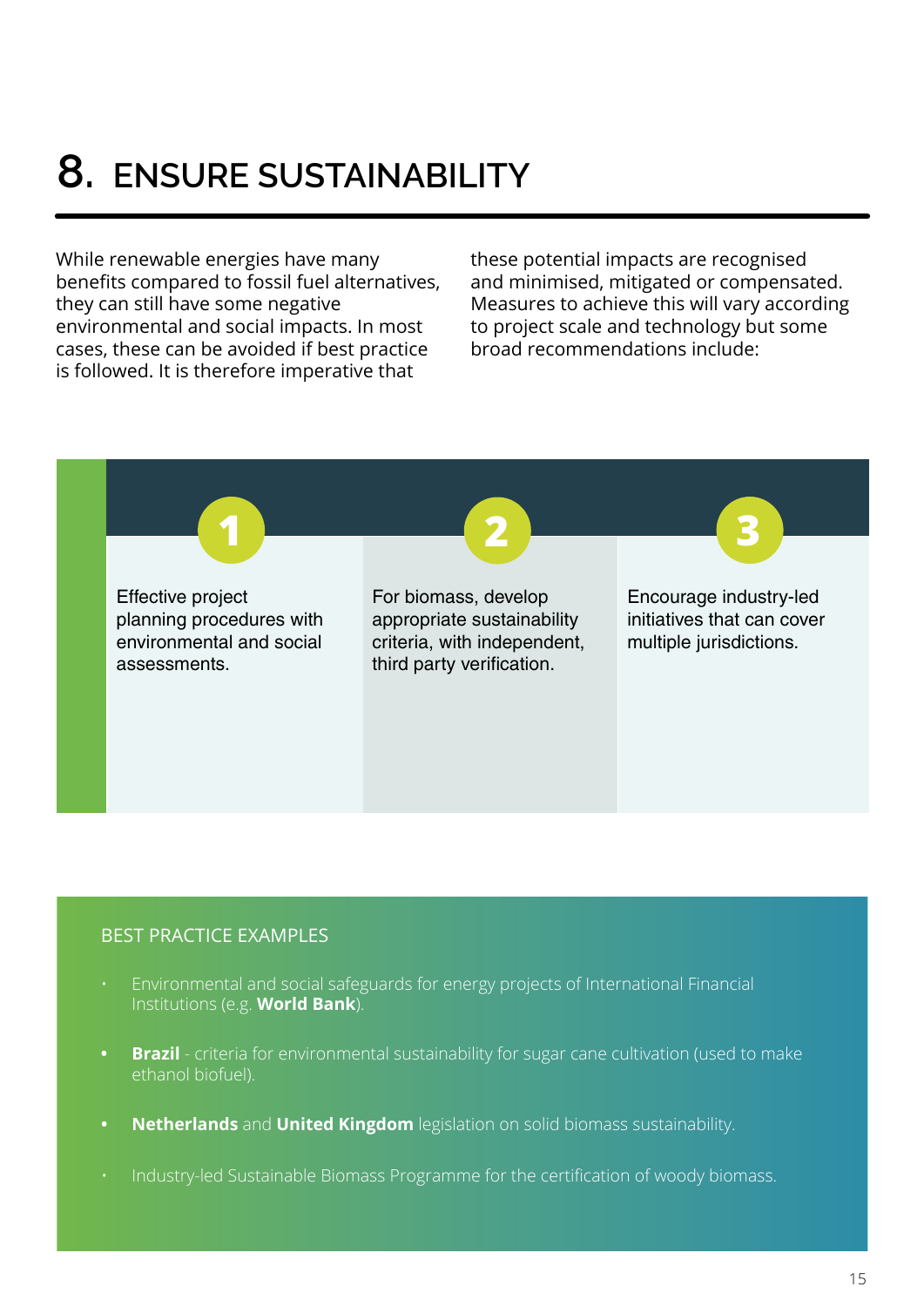### **9. INNOVATION SUPPORT**

While many renewables have become mainstream, there are still some technologies that are further from market and a number of technological challenges remain. Even for established technologies, the scope for innovation continues and there is a need to adapt technologies to local circumstances.

Research and development activities are also an important way to build up national expertise and competence. Some innovation activity will be funded by the private sector but there is a continued role for public sector support. Governments should:



- The IEA's Technology Collaboration Programmes (nine of which are on renewables) involving groups of experts from governments and industry from **53 countries**.
- Mission Innovation which has **23 member governments** that have pledged to double their clean energy research over five years.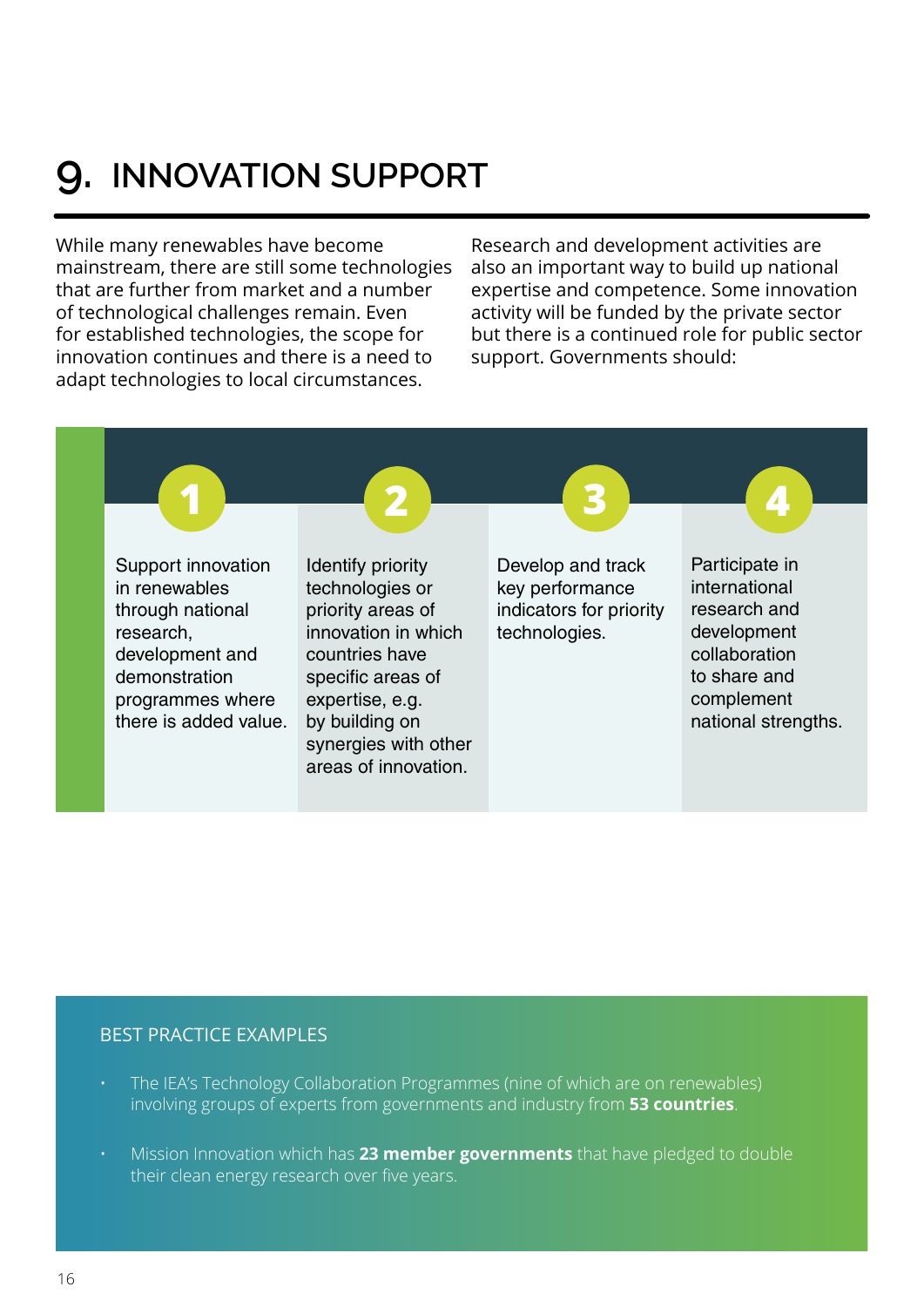## Renewable Electricity

The amount of electricity produced from renewables has been growing rapidly over recent years. Policy has driven much of this growth, with many countries setting targets for renewable electricity and implementing a range of policy measures.

Different policy instruments have been used to support renewable electricity deployment through different stages of technological maturity. Options include administratively-set feed-in tariffs or premiums, renewable portfolio standards, quotas and tradeable green certificate schemes, net metering, tax rebates and capital grants.

Some of these instruments have been deployed in parallel. Recently, auctions (centralised, competitive procurement of renewables capacity via a government or public body) have become increasingly widespread and have been instrumental in driving down prices in many countries, especially for solar PV and wind. In addition, growing shares of variable renewables require new approaches to electricity market design.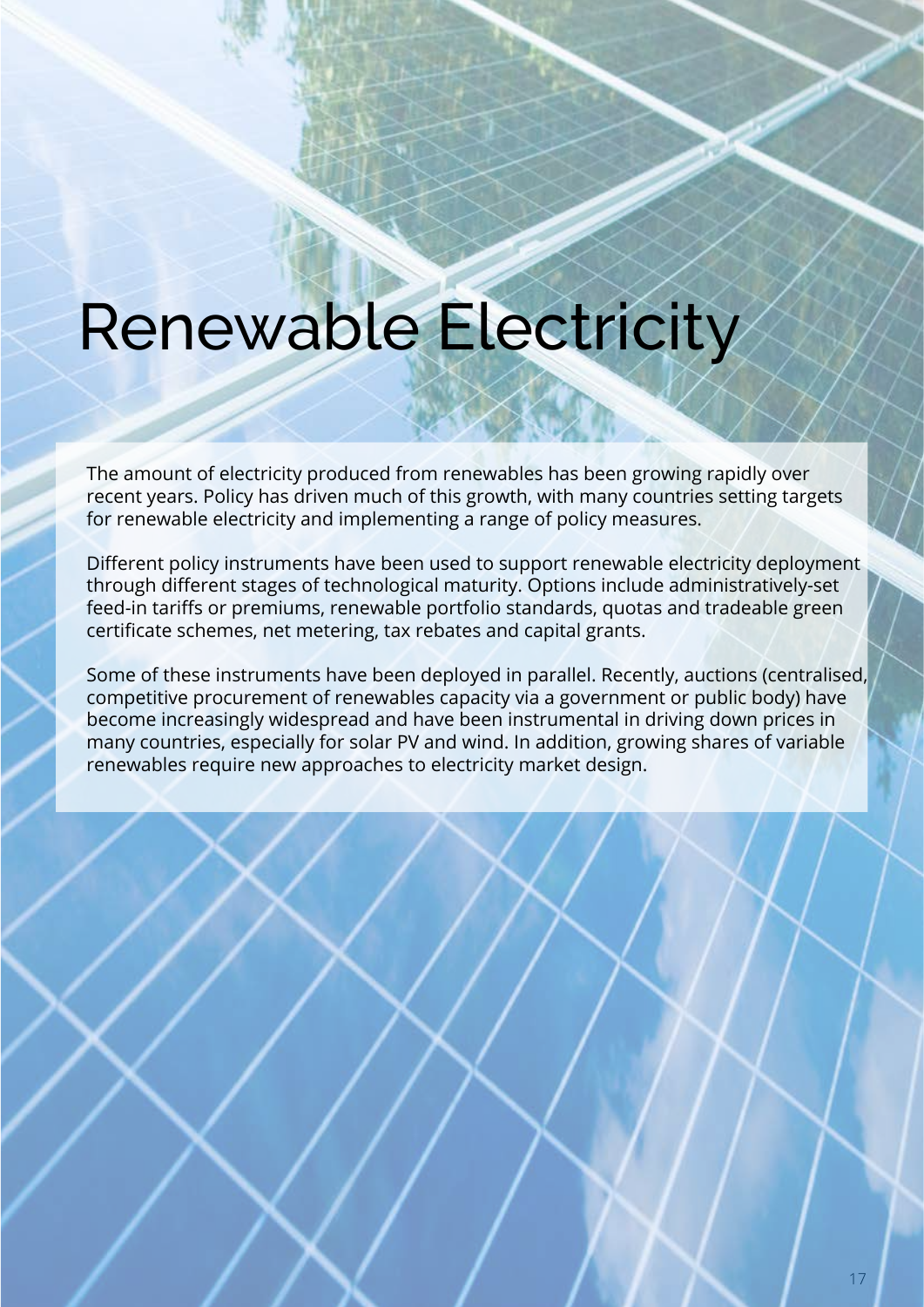### **10. ADEQUATE REMUNERATION**

The levelised costs of generation of many renewable electricity technologies (especially solar PV and wind) have decreased rapidly over recent years, while others (e.g. hydropower) have been competitive for some time. However, renewables often still require some sort of financial support, especially as most countries do not price carbon effectively (see policy recommendation 5) and there are other barriers such as high capital costs.

Financial support may be particularly needed at the early stages of deployment in a country, since the costs of initial deployment tend to be higher due to the absence of local supply chains, and a regulatory framework that may not be optimised.

Furthermore, investment is often seen as riskier, pushing up financing costs.

Even when the levelised costs of renewables are competitive, remuneration mechanisms such as long-term power purchase agreements are preferable since these are better adapted to renewable energy technologies which are more capital-intensive than those for fossil fuel generation. At the same time, governments need to ensure that support for renewables is not excessive, for example when costs come down.

Countries should consider the following principles when developing financial support measures:

**Constantly** monitor market evolutions, to properly set the tariff/premium levels. Ensure marketappropriate remuneration levels, with degression over time linked to deployed capacity and where possible involving the competitive award of power purchase agreements (for example through auctions). Develop remuneration levels that reflect the system value of specific renewables (e.g. location, ability to generate at specific times) – see also recommendation 12. For small-scale, decentralised renewables, consider alternatives to net-metering that reflect system value (e.g. variable tariff levels according to time of day). **1 2 3** Ensure overall fairness to consumers, e.g. by not overcompensating individual owners of rooftop solar at the expense of other consumers. **4 5**

- Degression applied to Feed-in-Tariffs in **Germany**, **Australia**, and **Japan**.
- Auctions for long-term power purchase agreements in **Morocco** and **Chile**.
- Minnesota (**United States**) Value of Solar tariff.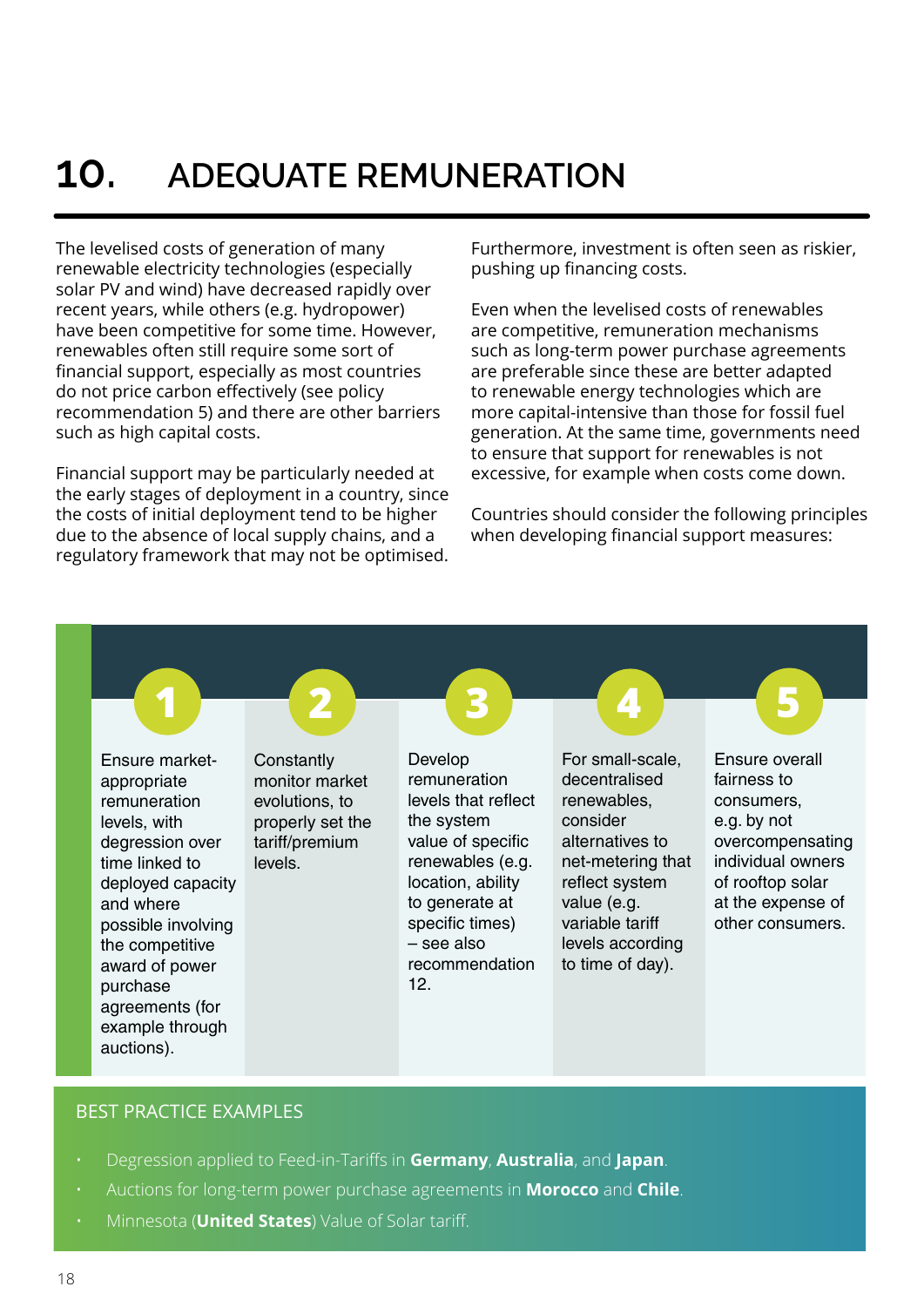### **11. GRID ACCESS**

New renewables installations (especially smaller producers) can face excessive costs for connecting to the electricity transmission and distribution grids, which can in turn undermine competitiveness. Particular problems can occur where renewables projects are in remote locations because of

good resource availability (e.g. for offshore wind) and grid infrastructure may be non-existent or inadequate. This can add significant delays to a renewables project becoming operational. To address these issues, governments should:



- A requirement in **France** for regions to develop plans for the connection of renewables to the grid, as well as government financial support to cover a share of grid connection costs.
- In **Germany**, consumers have to bear part of the costs incurred by delayed grid access for offshore wind farms.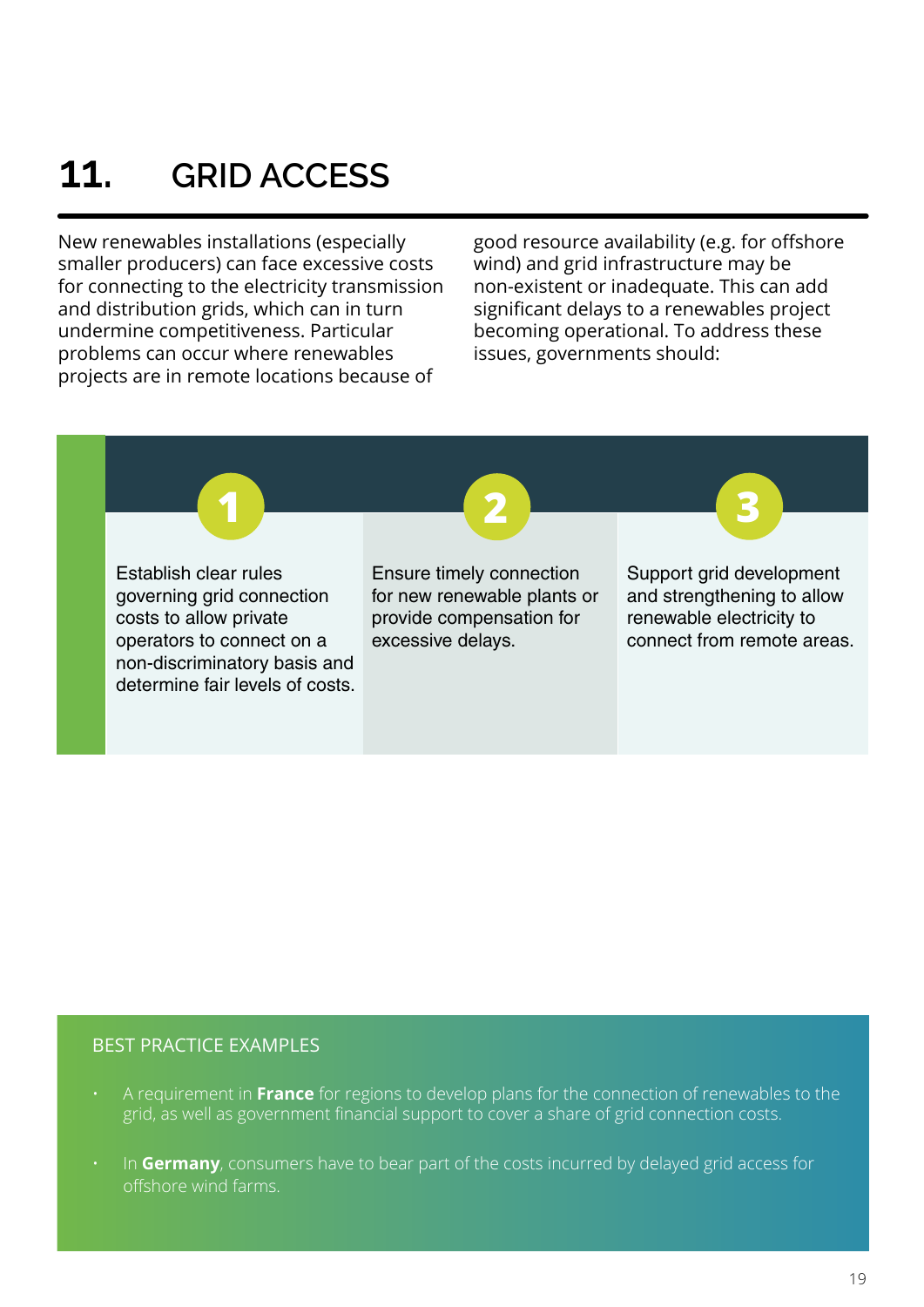### **12. SYSTEM INTEGRATION OF VARIABLE RENEWABLE RESOURCES (VRE)**

Many renewable electricity technologies have some degree of daily or seasonal variability related to weather factors or time of day. The impact of this variability depends on the characteristics of particular electricity systems, and generally can be managed without problems, especially in the initial stages of deployment.

At higher deployment levels, policy-makers need to introduce measures that encourage system-friendly generation from renewable sources (wind and PV in particular) and increase overall system flexibility, including:



- **• Mexico's** auction system that reflects system value.
- **• Denmark's** support scheme for wind power plants designed to promote the use of larger rotors for a system-friendly wind power production.
- Demand response programmes in the **United States**.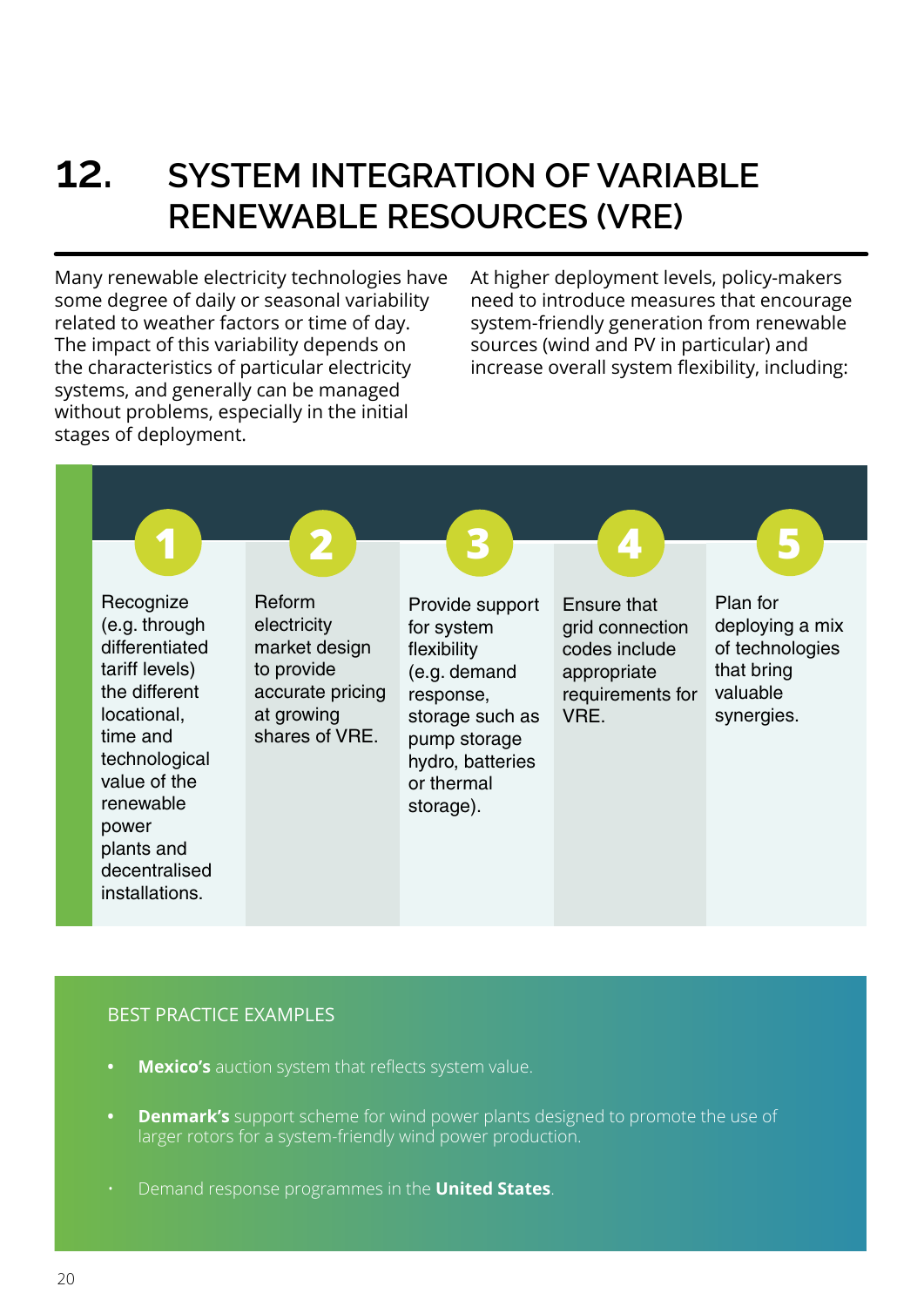### **13. TACKLE NON-ECONOMIC BARRIERS**

Even where resource and market conditions are favourable to renewable electricity deployment, a number of non-economic barriers can prevent rapid progress. These include barriers such as difficulties in obtaining planning consent or skills

shortages. Some are technology or locationspecific and policy measures are needed to create an enabling environment. Governments can act to deal with noneconomic barriers, for example:



- Certification under the RGE scheme in **France** for installers of various renewables technologies.
- Geothermal risk mitigation facility for **East Africa**.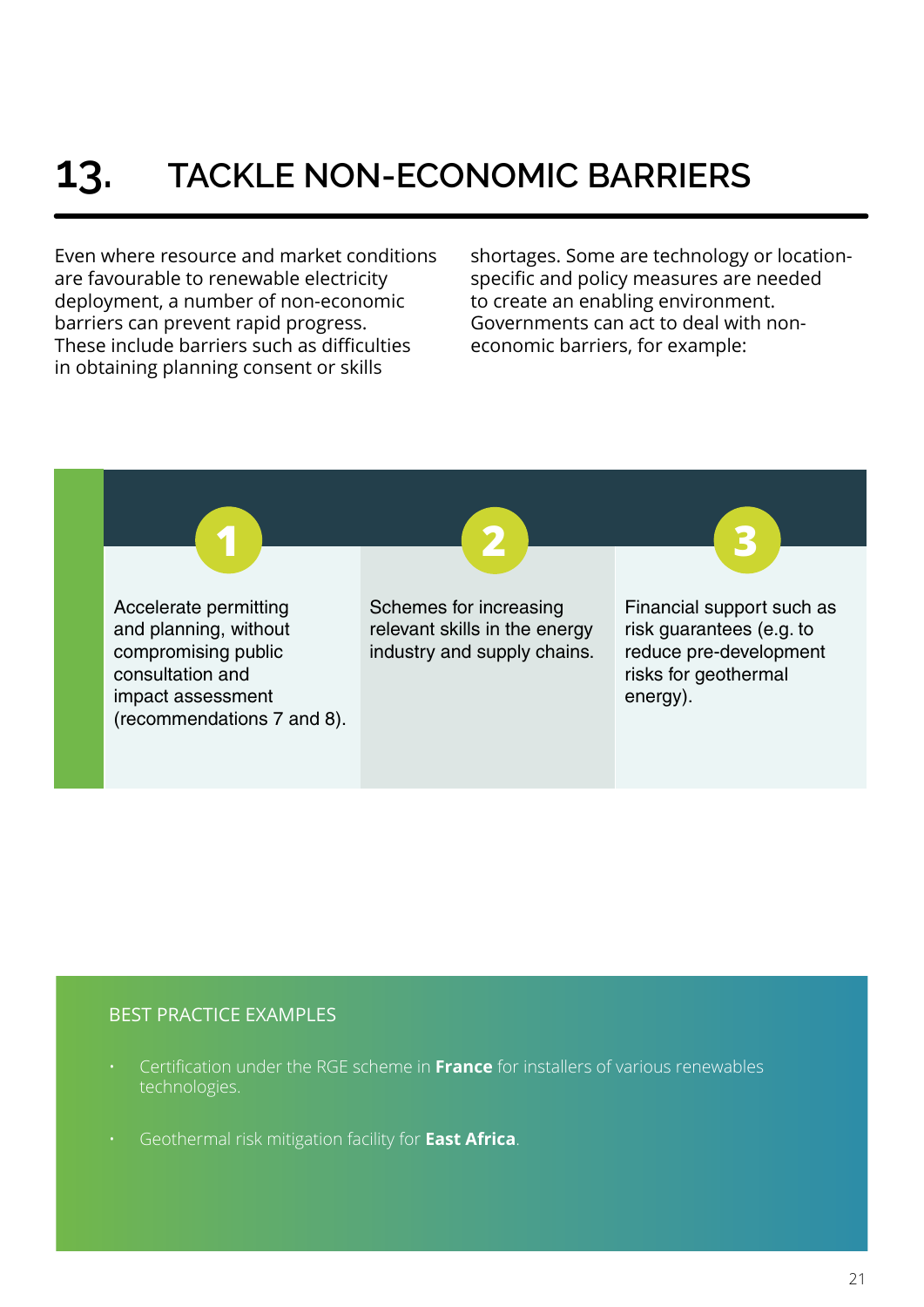### **14. REDUCE THE COST OF FINANCING**

Some countries in the developing world and emerging economies have seen little renewables development despite good potential, with the cost of financing of renewables projects as a major barrier.

Mechanisms should be developed that reduce the cost of financing and lower offtaker risks.

Options include:



- The **European Bank for Reconstruction and Development's** 200 USD million renewable energy financing programme in **Kazakhstan**, in conjunction with support to the Kazakh government on renewable energy legislation and Feed-in-Tariff development.
- The **African Development Bank** Facility for Energy Inclusion which provides pan-African debt finance for small-scale renewables projects.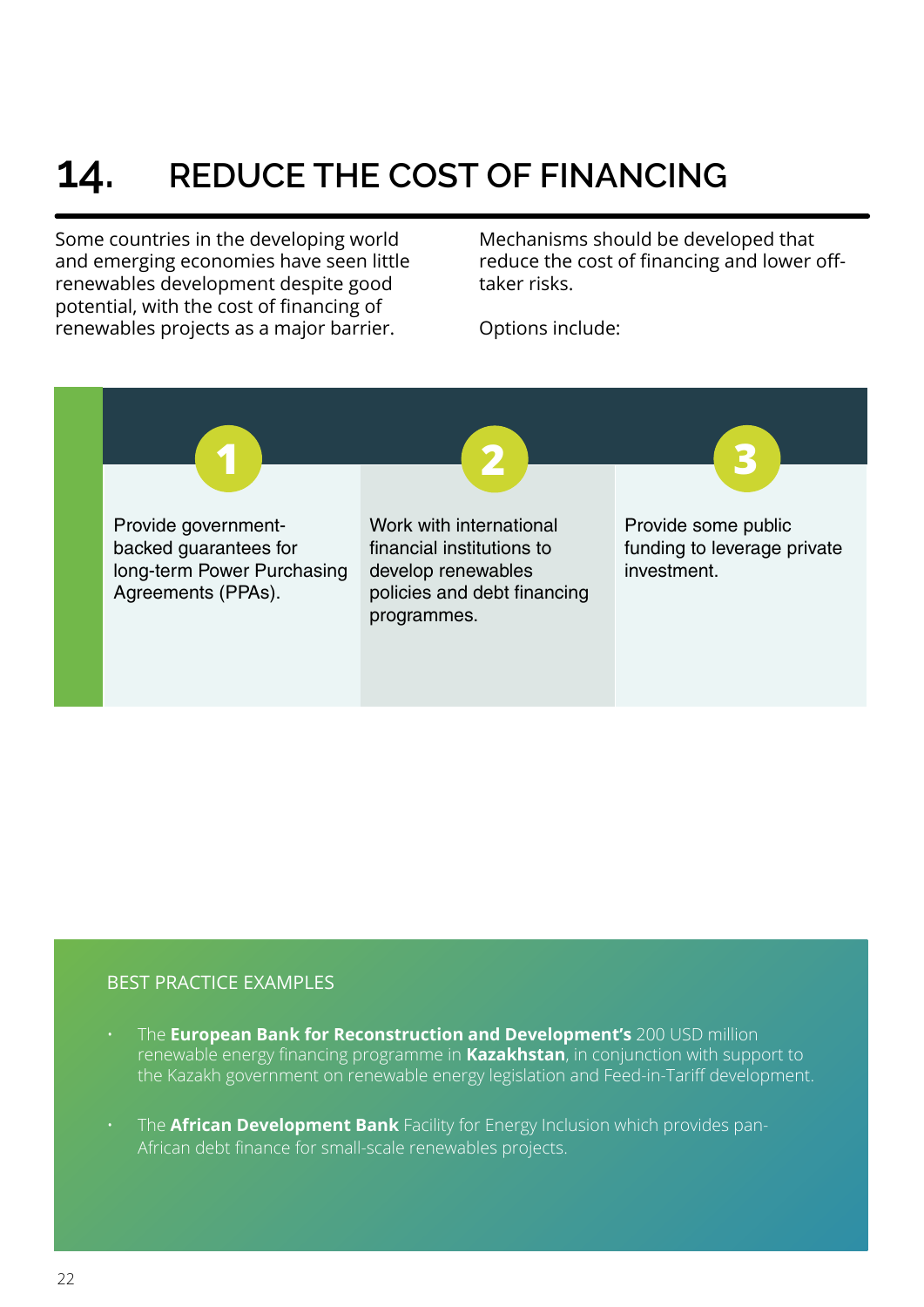## Renewable Heating and Cooling

Heat is the most important energy end-use and is a significant contributor to global CO<sub>2</sub> emissions. Heat accounts for over 50% of final energy consumption, with around 55% consumed in industry and agriculture, and the remaining 45% in buildings. Additionally, cooling is a fast-growing energy end-use. Heat is primarily produced by fossil fuels and is responsible for 39% of energy-related CO<sub>2</sub> emissions, as well as locally contributing to air pollution problems.

Renewable energy plays a key role in decarbonising and cleaning up heat supply, both directly (e.g. through biomass, geothermal or solar heat) and indirectly (through heat pumps and renewable electricity).

Solutions are often complex and location-specific. Policy intervention is needed to accelerate the deployment of renewable heating and cooling solutions but has to be carefully designed to reflect specific national and local circumstances.

Progress can be slow due to low building renovation rates and a slow turnover of appliances. A long-term commitment and strategy is therefore particularly important in this sector.

22 23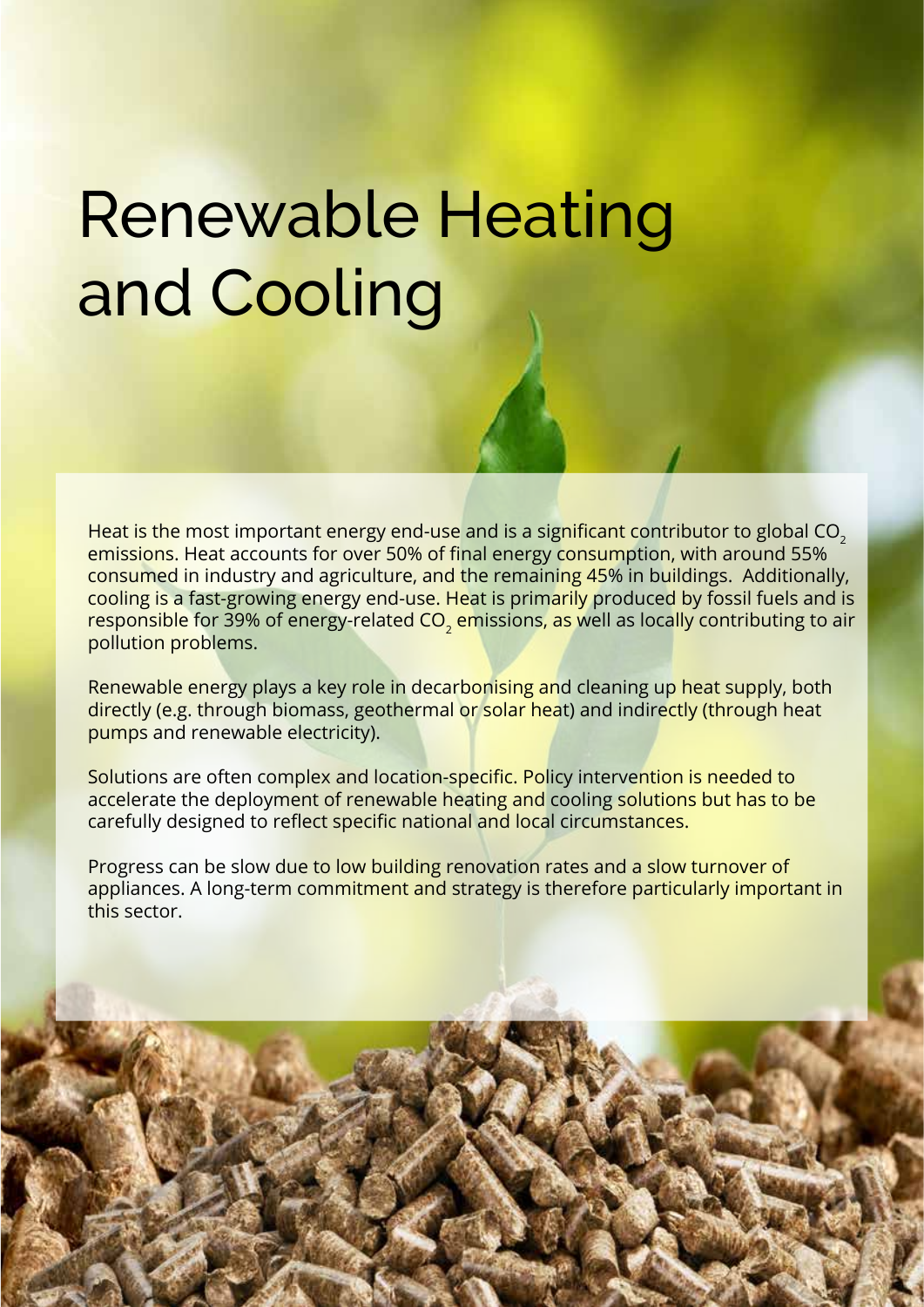### **15. INTEGRATE RENEWABLE HEAT AND ENERGY EFFICIENCY POLICIES**

Much heat is being wasted, through inefficient buildings, appliances, and industrial processes. Energy efficiency and the switch to cleaner heat provisions must go hand in hand. This can improve the suitability of renewable heat options (e.g. heat pumps operate best in energy efficient buildings). It also ensures efficient resource use which is particularly important for bioenergy where the resource is constrained. Improvements to the energy performance of building envelopes, the efficiency of heating appliances and networks, as well as the efficiency of industrial processes using heat are needed. Policy-makers should therefore:

Align policies that promote renewable heating and cooling with those targeting energy efficiency, aiming at optimal and cost-effective deployment.

Use instruments such as energy performance certificates that cover both energy efficiency and renewable heating and cooling options. Identify opportunities for using waste heat (e.g. from industry or data centres).

**1 2 3 4**

Where there is district heating and cooling, ensure the systems are highly efficient (wellinsulated pipes etc).

- Building codes in many countries (e.g. **Sweden**, **India**, **Canada**) that require both high levels of energy efficiency and low-carbon heat solutions.
- Incentive schemes such as the **German** market incentive programme that offer a bonus when energy efficiency and renewable heat measures are deployed together.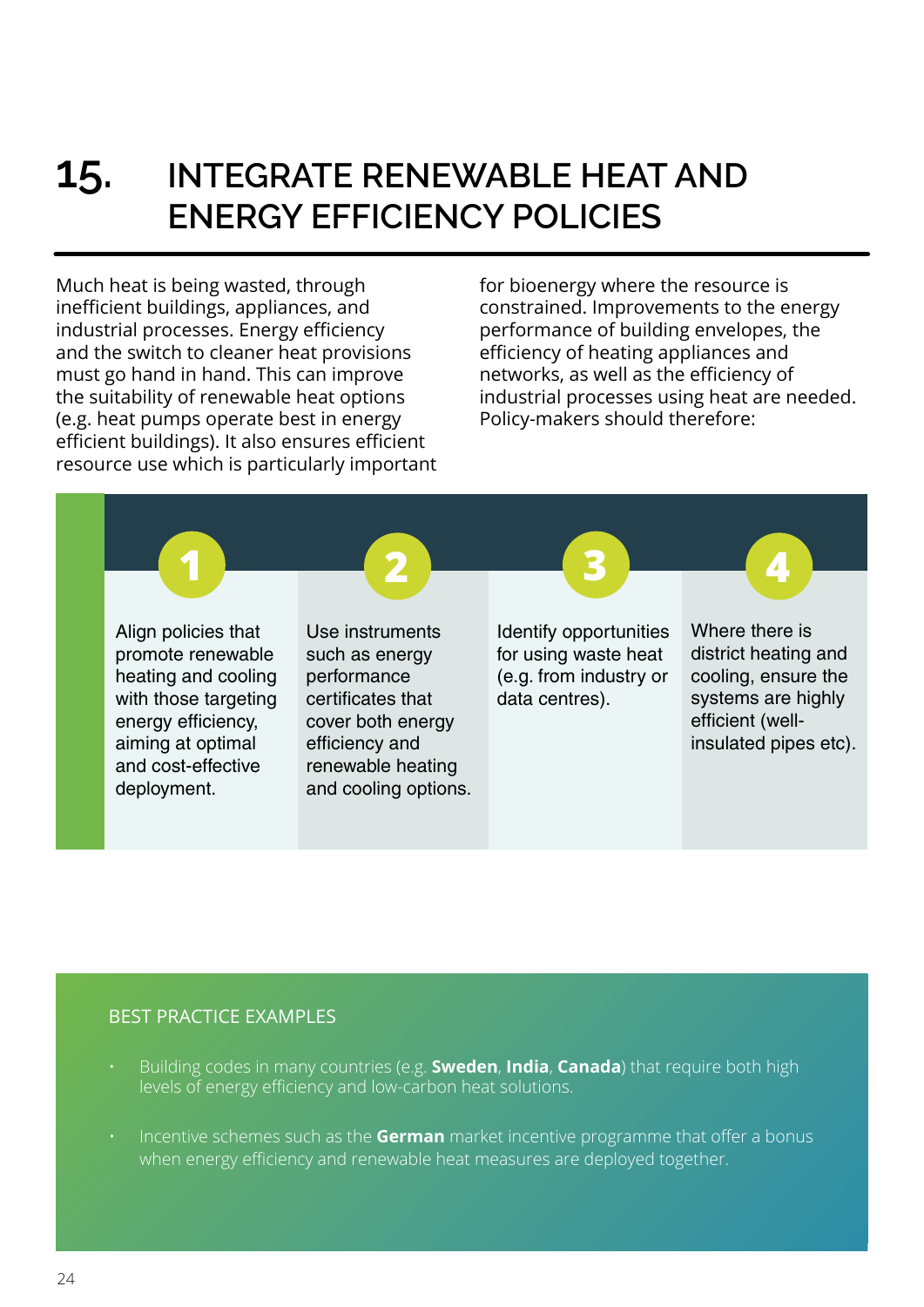Heat markets are complex and fragmented, and generally less well understood than electricity markets. Renewable heat faces multiple barriers to compete in these markets and policy-makers need to carefully target instruments to overcome specific

barriers. Solutions vary according to existing infrastructure (e.g. district heating or gas grids). They are also often locationspecific and need to take into account local authorities as important actors. Policies need to overcome:

Economic barriers (e.g. through financial support mechanisms, carbon taxes).

Non-economic barriers (e.g. through obligations, building codes, installer certification).

**1 2 3**

And facilitate actions at the local level.

- Solar water heater mandates (often at city level) in many countries (e.g. **Brazil**, **China**, **Italy**).
- In the **Netherlands**, local authorities have responsibility for creating natural gas-free areas.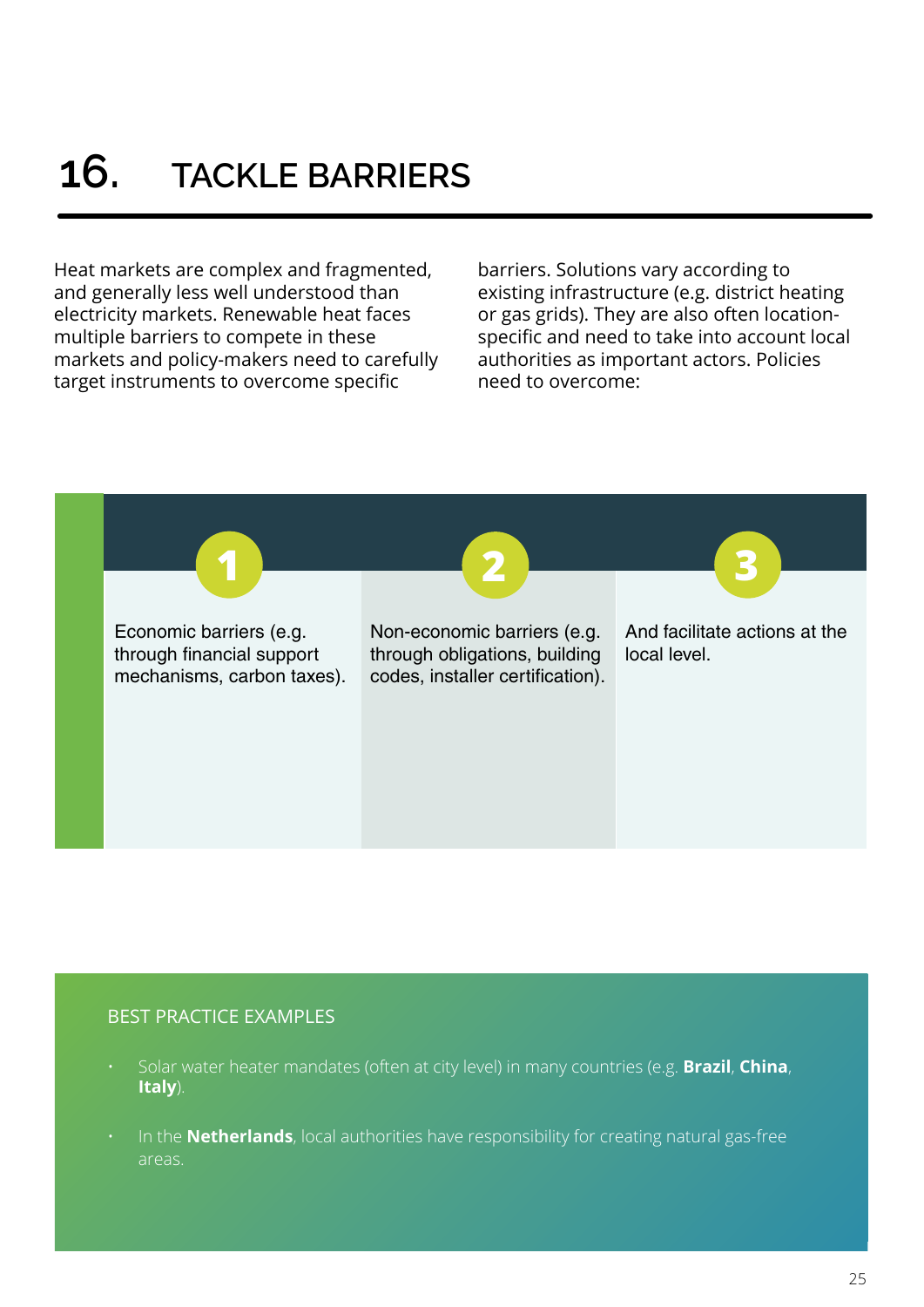### **17.RENEWABLE HEATING AND COOLING DATA**

Heat data is generally much less available than electricity data. To help develop and monitor effective policies, it is important that countries acquire more reliable heat statistics, both for heat generally and for

renewable heat specifically. Where no comprehensive data is available, sampling and modelling can be effective. Important areas for development include:



- **• Denmark** heat supply act of 1979 required local authorities to map heat demand.
- **• United Kingdom** comprehensive deployment data under the Renewable Heat Incentive.
- Improvements in biomass data through household consumption surveys in **Armenia and Moldova**.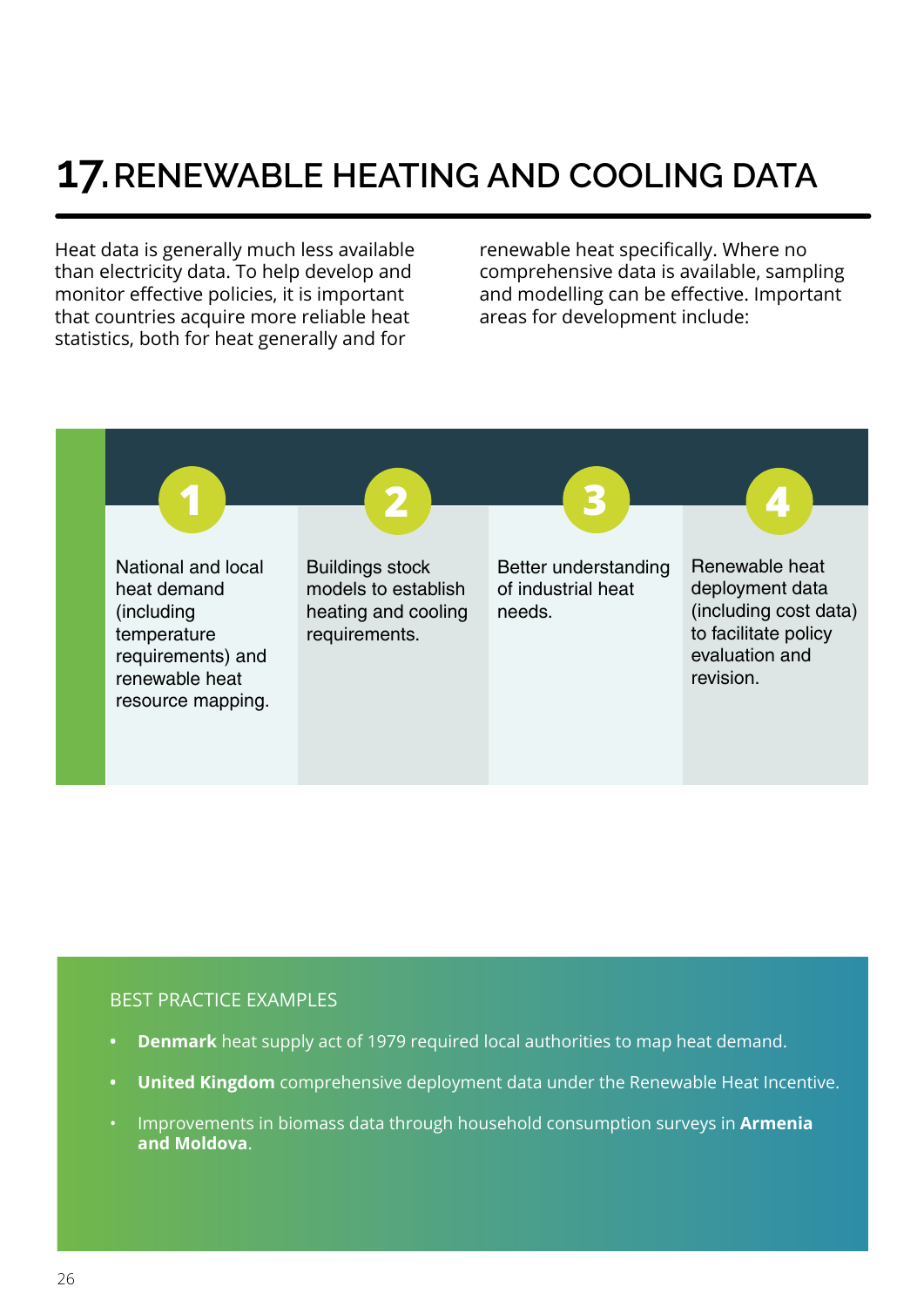## Renewable Transport

Transport is the second largest energy end-use sector, accounting for almost 30% of global energy consumption and is almost entirely petroleum product-based. Currently, the principal options for using renewable energy in the transport sector involve the use of biofuels. Renewable electricity also contributes increasingly through the small but rapidly rising number of electric vehicles for road transport, as well as rail systems.

Biofuels can play a useful role in improving energy security by reducing dependence on oil imports. However, this requires careful policy development that takes into account potential land use and sustainability impacts (see also recommendation 7). Biofuels policies also need to deal with economic and technological barriers and promote a shift to advanced biofuels over time.

Biofuels and electric vehicles are only two elements of a much broader portfolio of options for the transport sector. Countries need to promote other transport options which can reduce transport demand (e.g. through better urban planning) and make transport use less energy-intensive, such as improved public transport, walking and cycling. Efficiency improvements of the transport fleet are also important.

26 27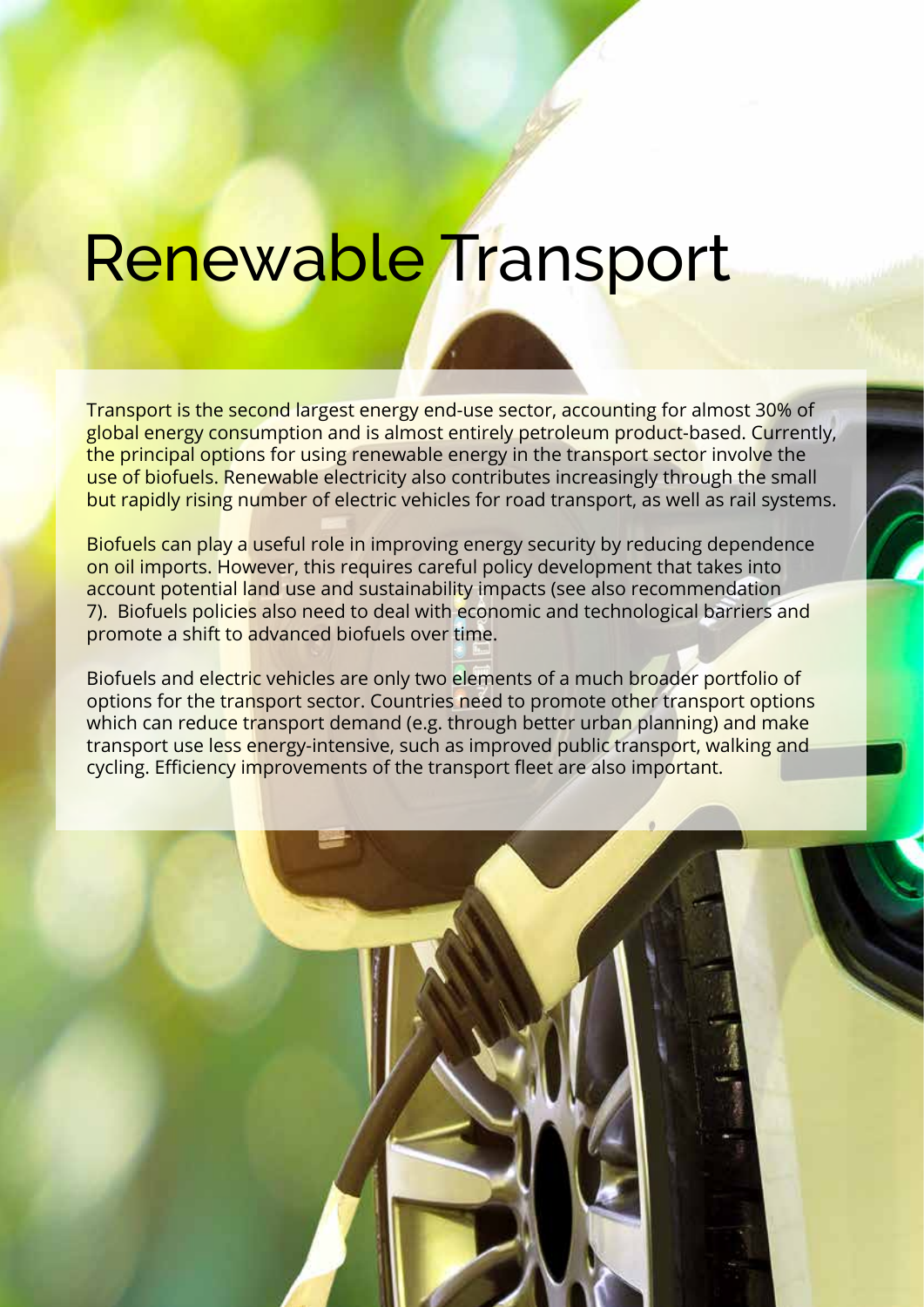### **18. TACKLE BARRIERS**

The competitiveness of conventional biofuels depends both on the costs of the feedstock and conventional oil prices. With current low oil prices, biofuels can rarely compete against conventional fuels. In addition, structural constraints may limit the amount of biofuel that is compatible with existing vehicle fleets.

Where biofuel consumption has increased, generally the driver has been policy intervention. Governments should therefore consider measures such as:



### BEST PRACTICE EXAMPLES

• Biofuel mandates in **64 countries**, including **Brazil, China, the European Union, Indonesia** and the **United States**.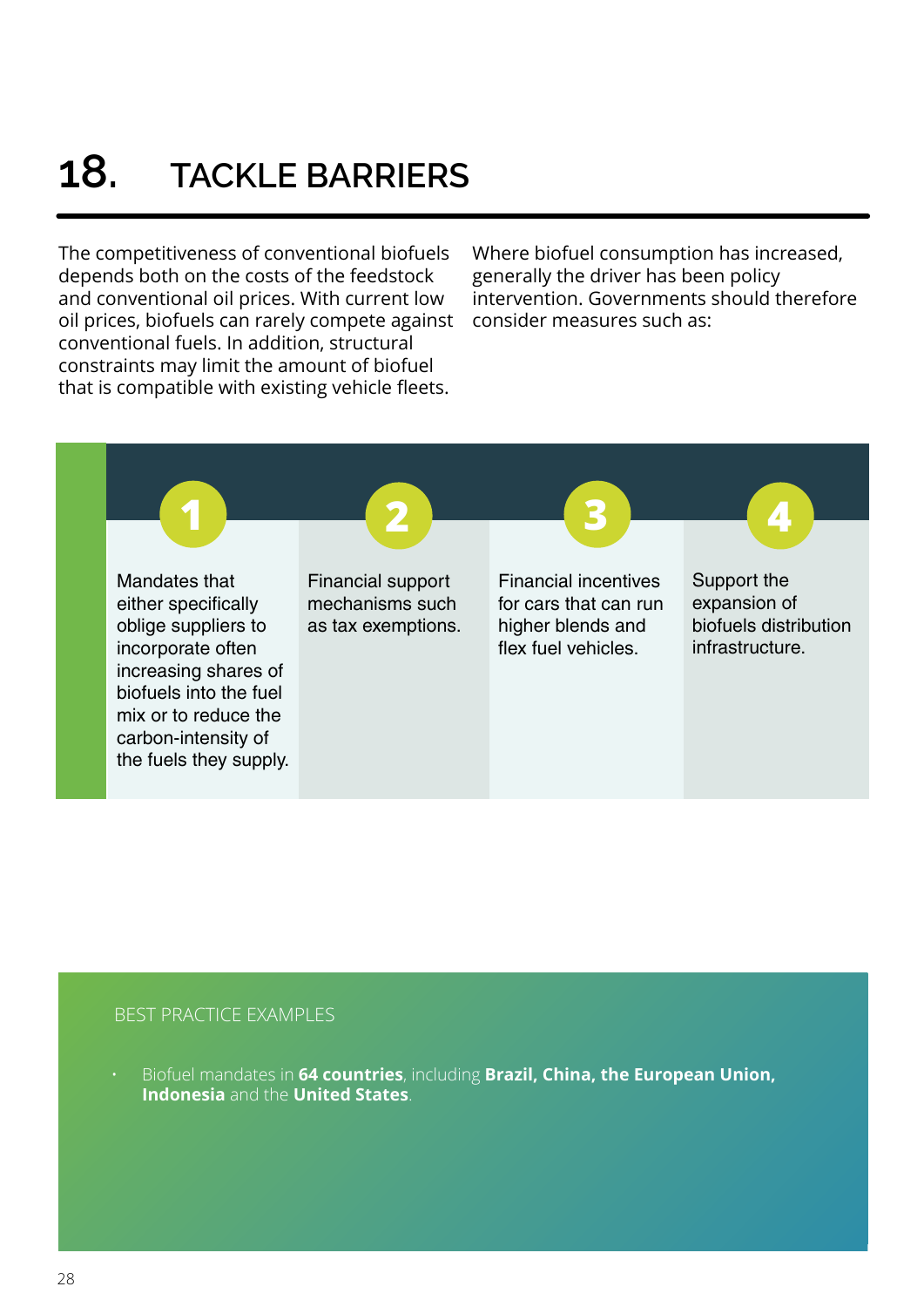### **19. SHIFT TO ADVANCED BIOFUELS**

Given the need to improve the life-cycle carbon emissions associated with biofuels production and to minimise land-use impacts a shift to advanced biofuels over time is desirable. These have a number of potential benefits such as making use of low-value

waste and residue feedstocks and have a high emission reduction potential. Furthermore, some advanced biofuels offer good potential for more challenging sectors such as aviation. To achieve this, governments could consider:



- Advanced biofuel mandates in the **United States** under the Renewable Fuel Standard and in **Italy**.
- Low-carbon fuel standard in California (**United States**).
- Renova Bio programme in **Brazil**.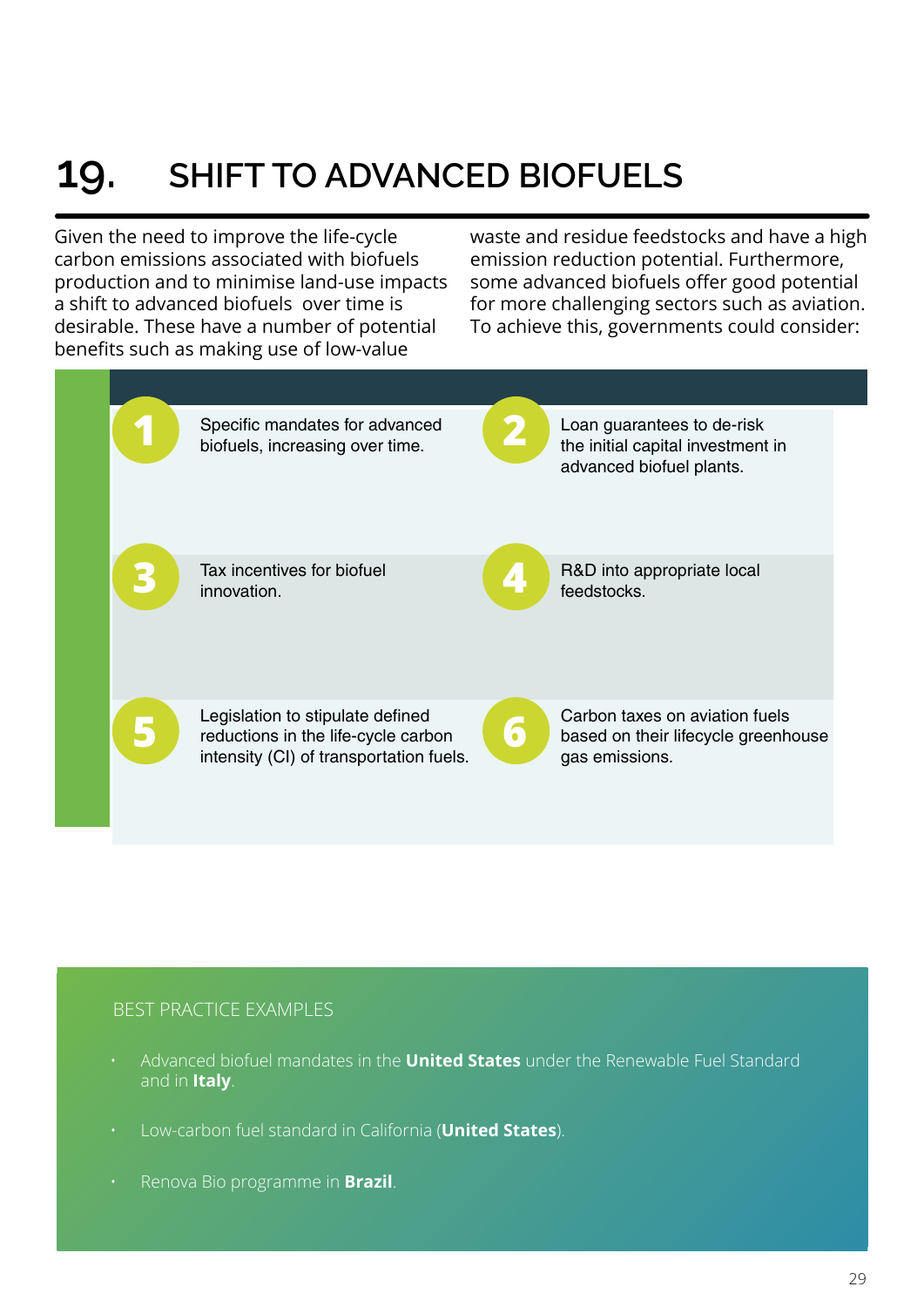### **20. ELECTRIC VEHICLES**

Electric vehicles (cars, two wheelers, buses and trains) can play an important role in reducing urban air pollution. However, they are only truly clean when operating on electricity that is from renewable and other

low-carbon sources. Governments need to make sure that the electrification of transport is integrated with measures that stimulate the use of renewable electricity by:



- **• Austria** provides grants for electric vehicles if they use renewable electricity.
- **Germany** offers grants for electric vehicle charging stations that supply renewable electricity.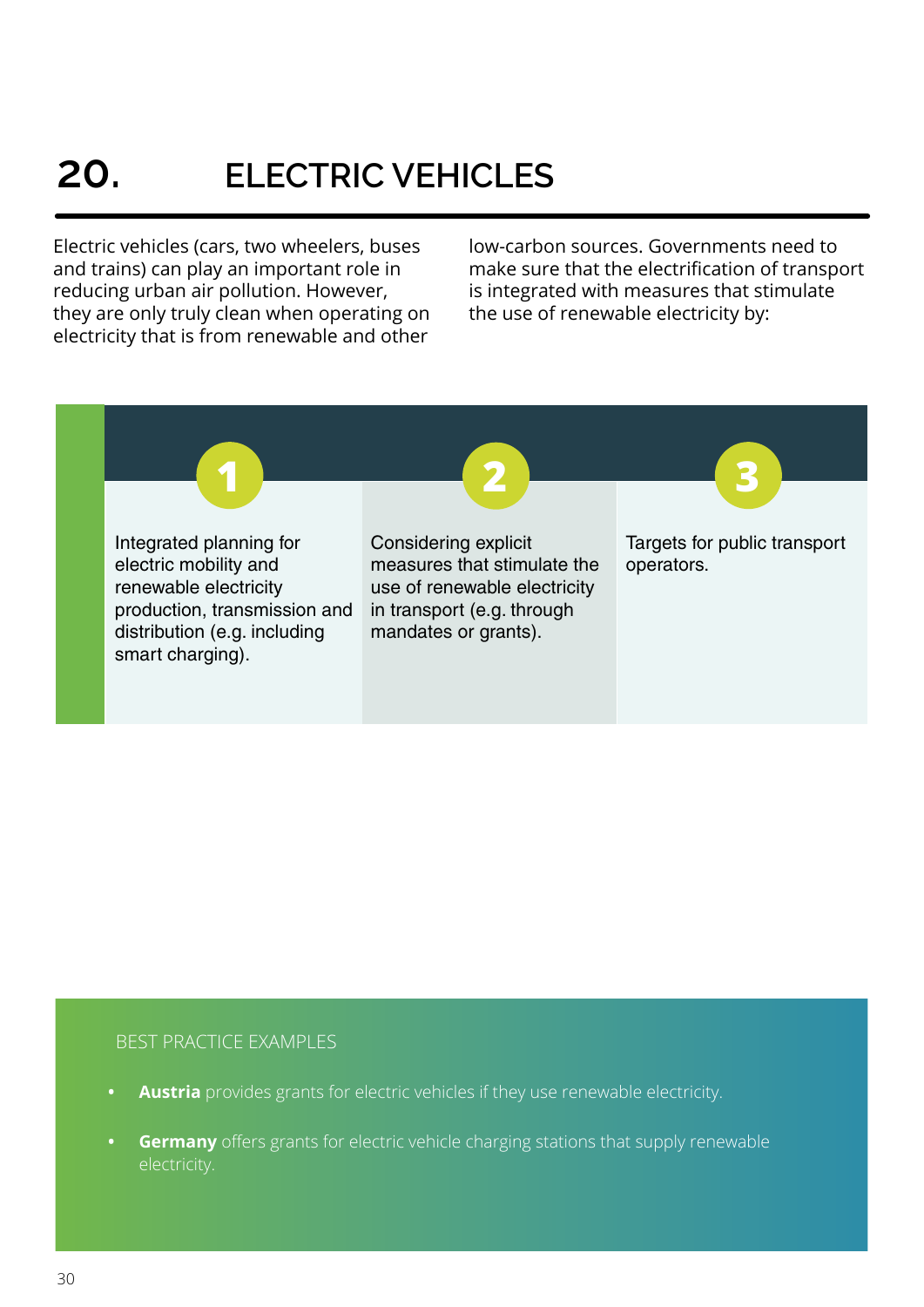This publication has been produced with the financial assistance of the European Union and is part of the EU4Energy Programme. This publication reflects the views of the International Energy Agency (IEA) Secretariat but does not necessarily reflect those of individual IEA member countries or the European Union. The IEA makes no representation or warranty, express or implied, in respect to the publication's contents (including its completeness or accuracy) and shall not be responsible for any use of, or reliance on, the publication.

This publication and any map included herein are without prejudice to the status of or sovereignty over any territory, to the delimitation of international frontiers and boundaries and to the name of any territory, city or area.

EU4Energy Action is supported by the EU Funding and is a collaboration among the European Union, the International Energy Agency, Focus Countries and other implementing parties, designed to support the aspirations of Focus Countries to implement sustainable energy policies and foster cooperative energy sector development at the regional level.

### **IEA Publications International Energy Agency / European Union**

#### **www.eu4energy.iea.org**

Please note that this publication is subject to specific restrictions that limit its use and distribution.

The terms and conditions are available online at www.iea.org/t&c/

Typeset and Printed in France by IEA - 2018

Cover design: IEA; Photo credits: © Shutterstock